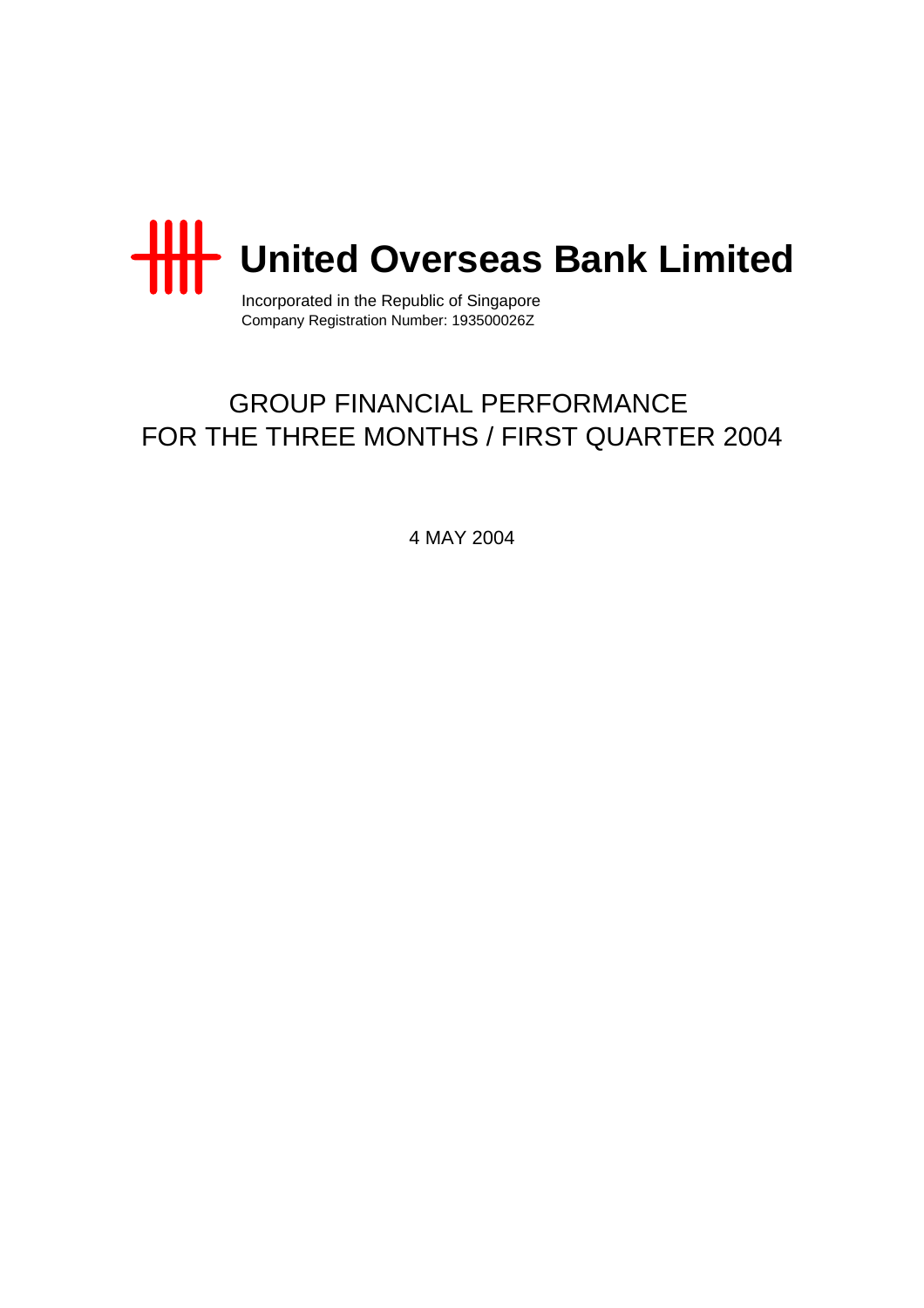# **Contents**

| <b>Highlights and Performance Indicators</b><br>$\mathbf{D}$ | $2$ to $3$     |
|--------------------------------------------------------------|----------------|
| Key Indicators                                               | 2              |
| Other Indicators                                             | 3              |
| II) Review of Financial Performance                          | 4 to 10        |
| Review of Group Performance                                  | $4 - 5$        |
| <b>Unaudited Consolidated Income Statement</b>               | 6              |
| Net Interest Income                                          | $\overline{7}$ |
| Non-Interest Income                                          | 8              |
| <b>Operating Expenses</b>                                    | 9              |
| <b>Other Operating Expenses</b>                              | 9              |
| Provisions Charged to Income Statement                       | 10             |
| III) Non-Performing Loans and Cumulative Provisions          | 11 to 12       |
| Non-Performing Loans and Cumulative Provisions of the Group  | 11             |
| Non-Performing Loans by Region                               | 12             |
| Non-Performing Loans by Industry                             | 12             |
| Secured / Unsecured Non-Performing Loans                     | 12             |
| IV) Segmental Analysis                                       | 13             |
| <b>Geographical Segments</b>                                 | 13             |
| V) Overview of Balance Sheet                                 | 14 to 16       |
| <b>Total Assets</b>                                          | 14             |
| <b>Customer Loans</b>                                        | 14             |
| Deposits                                                     | 14             |
| Loans / Deposits Ratio                                       | 15             |
| Debts Issued                                                 | $15 - 16$      |
| <b>Shareholders' Funds</b>                                   | 16             |
| VI) Capital Adequacy Ratio - BIS Basis                       | 17             |
| Appendix 1 - Unaudited Consolidated Balance Sheet            |                |

Appendix 2 - Unaudited Consolidated Statement of Changes in Shareholders' Equity

Appendix 3 - Unaudited Consolidated Cash Flow Statement

Note: Certain comparative figures have been restated to conform with the current period's presentation. Certain figures in this report may not add up to the relevant totals due to rounding.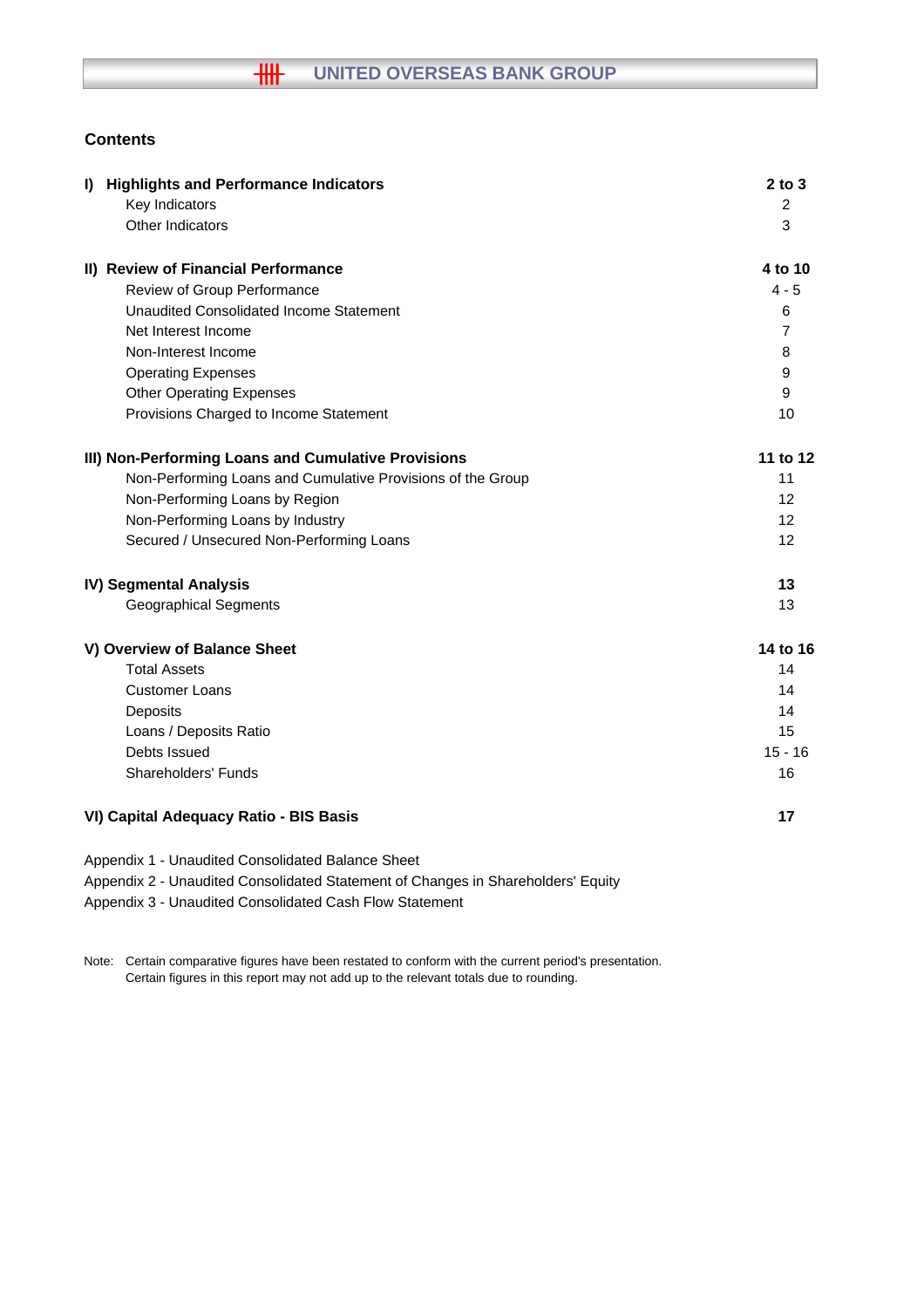# *I) Highlights and Performance Indicators*

|                                                           | 1st     | 1st     |                              | 1Q04/         | 4th     |                          | 1Q04/         |
|-----------------------------------------------------------|---------|---------|------------------------------|---------------|---------|--------------------------|---------------|
|                                                           | Quarter | Quarter |                              | 1Q03          | Quarter |                          | 4Q03          |
|                                                           | 2004    | 2003    |                              | (% )          | 2003    |                          | $(\%)$        |
| <b>• Key Indicators</b>                                   |         |         |                              |               |         |                          |               |
|                                                           |         |         |                              |               |         |                          |               |
| Net interest income (NII) (\$'m)                          | 523     | 518     | $\ddot{}$                    | 1.1           | 540     | $\overline{\phantom{a}}$ | 3.0           |
| Non-interest income (Non NII) (\$'m)                      | 293     | 268     | $\ddot{}$                    | 9.1           | 291     | $\ddot{}$                | 0.5           |
| Total income (\$'m)                                       | 816     | 786     | $+$                          | 3.9           | 831     |                          | 1.8           |
| Total expenses (\$'m)                                     | 268     | 266     | $\ddot{}$                    | 0.9           | 290     | $\overline{a}$           | 7.5           |
| Operating profit before goodwill                          |         |         |                              |               |         |                          |               |
| amortisation and provisions (\$'m)                        | 548     | 520     | $\ddot{}$                    | 5.4           | 542     | $\ddot{}$                | 1.3           |
|                                                           |         |         |                              |               |         |                          |               |
| Net profit after tax<br>❖                                 |         |         |                              |               |         |                          |               |
| - Including goodwill amortisation (\$'m)                  | 357     | 263     | $\ddot{}$                    | 35.9          | 366     |                          | 2.3           |
| - Excluding goodwill amortisation (\$'m)                  | 407     | 314     | $\ddot{}$                    | 29.9          | 415     |                          | 1.9           |
|                                                           |         |         |                              |               |         |                          |               |
| Income mix:<br>❖                                          |         |         |                              |               |         |                          |               |
| - NII / Total income (%)                                  | 64.1    | 65.8    | $\qquad \qquad \blacksquare$ | 1.7 % pt      | 64.9    | -                        | 0.8 % pt      |
| - Non NII / Total income (%)                              | 35.9    | 34.2    | +                            | 1.7 % pt      | 35.1    | $\ddot{}$                | 0.8 % pt      |
|                                                           | 100.0   | 100.0   |                              |               | 100.0   |                          |               |
|                                                           |         |         |                              |               |         |                          |               |
| Profit (before tax and goodwill amortisation)<br>❖        |         |         |                              |               |         |                          |               |
| contribution:                                             |         |         |                              |               |         |                          |               |
| - Onshore (including ACU) (%)                             | 79.3    | 79.4    | $\blacksquare$               | $0.1 %$ pt    | 71.7    | $\ddot{}$                | 7.6 % pt      |
| - Offshore (%)                                            | 20.7    | 20.6    | $+$                          | 0.1 % pt      | 28.3    |                          | 7.6 % pt      |
|                                                           | 100.0   | 100.0   |                              |               | 100.0   |                          |               |
| Annualised return on average shareholders' funds<br>❖     |         |         |                              |               |         |                          |               |
| - Including goodwill amortisation (%)                     | 10.6    | 8.2     | $+$                          | 2.4 % pt      | 11.2    | $\overline{\phantom{a}}$ | 0.6 % pt      |
| - Excluding goodwill amortisation (%)                     | 12.1    | 9.8     |                              | $+ 2.3 %$ pt  | 12.7    | $\overline{\phantom{a}}$ | 0.6 % pt      |
|                                                           |         |         |                              |               |         |                          |               |
| ❖ Annualised basic earnings per share                     |         |         |                              |               |         |                          |               |
| - Including goodwill amortisation $(\phi)$                | 90.9    | 66.9    | $\ddot{}$                    | 35.9          | 93.1    |                          | 2.4           |
| - Excluding goodwill amortisation $(\phi)$                | 103.7   | 79.8    | $\ddot{}$                    | 29.9          | 105.7   |                          | 1.9           |
|                                                           |         |         |                              |               |         |                          |               |
| Annualised return on average assets<br>۰                  |         |         |                              |               |         |                          |               |
| - Including goodwill amortisation (%)                     | 1.23    | 0.98    |                              | $+ 0.25 %$ pt | 1.32    | $\overline{\phantom{a}}$ | 0.09 % pt     |
| - Excluding goodwill amortisation (%)                     | 1.41    | 1.17    |                              | $+ 0.24 %$ pt | 1.50    | $\overline{\phantom{a}}$ | 0.09 % pt     |
|                                                           |         |         |                              |               |         |                          |               |
| Annualised NII / Average interest bearing assets (%)<br>❖ | 2.16    | 2.25    |                              | $-0.09%$ pt   | 2.29    |                          | $-0.13 \%$ pt |
|                                                           |         |         |                              |               |         |                          |               |
| Expense / Income ratio (%)<br>❖                           | 32.8    | 33.8    | $\blacksquare$               | 1.0 % pt      | 34.8    | $\overline{\phantom{a}}$ | 2.0 % pt      |
|                                                           |         |         |                              |               |         |                          |               |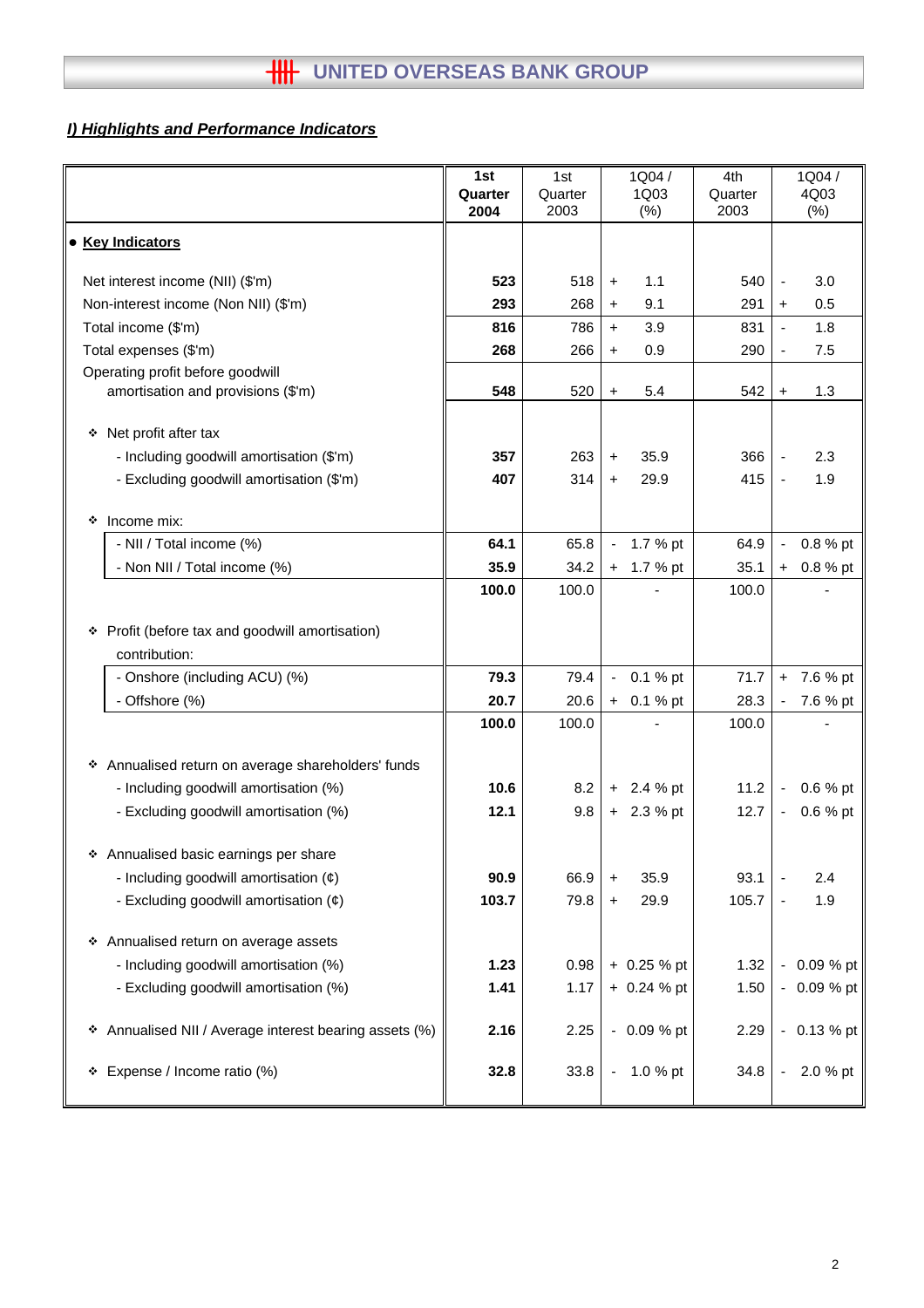# *I) Highlights and Performance Indicators*

|                                                   | 31-Mar-04 | 31-Dec-03 | Mar-04 /<br>$Dec-03$<br>(%)     | 31-Mar-03 | Mar-04 /<br>Mar-03<br>$(\%)$         |
|---------------------------------------------------|-----------|-----------|---------------------------------|-----------|--------------------------------------|
| <b>Other Indicators</b>                           |           |           |                                 |           |                                      |
| Customer loans (net) (\$'m)<br>÷.                 | 59,214    | 59,297    | 0.1<br>$\overline{\phantom{a}}$ | 59,193    |                                      |
| ❖ Customer deposits (\$'m)                        | 70,630    | 69,863    | 1.1<br>$\ddot{}$                | 65,830    | 7.3<br>$\ddot{}$                     |
| Loans / Deposits ratio $^{\circledR}$ (%)<br>٠    | 83.8      | 84.9      | $-1.1%$ pt                      | 89.9      | 6.1 % pt<br>$\overline{\phantom{0}}$ |
| Non-performing loans (NPLs) (\$'m)<br>۰           | 4,962     | 5,160     | 3.8<br>$\overline{\phantom{a}}$ | 5,669     | 12.5                                 |
| Cumulative provisions (\$'m)<br>❖                 | 3,307     | 3,332     | 0.8<br>$\overline{\phantom{a}}$ | 3,531     | 6.3                                  |
| NPLs <sup>^</sup> / Gross customer loans (%)<br>٠ | 7.8       | 8.1       | 0.3 % pt<br>$\blacksquare$      | 8.9       | 1.1 % pt<br>$\overline{\phantom{0}}$ |
| Cumulative provisions / NPLs (%)<br>÷.            | 66.6      | 64.6      | $+ 2.0 %$ pt                    | 62.3      | 4.3 % pt<br>$\ddot{}$                |
| Total assets (\$'m)<br>۰                          | 117,523   | 113,446   | 3.6<br>$\ddot{}$                | 107,363   | 9.5<br>$\ddot{}$                     |
| Shareholders' funds (\$'m)<br>۰                   | 13,620    | 13,282    | 2.5<br>$\ddot{}$                | 12,894    | 5.6<br>$\ddot{}$                     |
| * Unrealised revaluation surplus * (\$'m)         | 1,496     | 1,464     | 2.2<br>$\ddot{}$                | 1,188     | 25.9<br>$\ddot{}$                    |
| Net asset value (NAV) per share (\$)<br>۰         | 8.67      | 8.45      | 2.6<br>$\ddot{}$                | 8.20      | 5.7<br>+                             |
| * Revalued NAV per share (\$)                     | 9.62      | 9.38      | 2.6<br>$\ddot{}$                | 8.96      | 7.4<br>$\ddot{}$                     |
| Net tangible asset backing per share (\$)<br>۰    | 6.48      | 6.23      | 4.0<br>+                        | 5.89      | 10.0<br>+                            |
| Capital adequacy ratios (CAR) (BIS)<br>❖          |           |           |                                 |           |                                      |
| - Tier 1 capital (%)                              | 13.1      | 12.8      | $+ 0.3 %$ pt                    | 12.4      | 0.7 % pt<br>$+$                      |
| - Total capital (%)                               | 18.4      | 18.2      | $+ 0.2 %$ pt                    | 15.4      | $+ 3.0 %$ pt                         |
| Manpower (number)<br>❖                            | 10,594    | 10,547    | 47 no.<br>$\ddot{}$             | 10,353    | 241 no.<br>+                         |

 $<sup>®</sup>$  Loans refer to net customer loans while Deposits refer to customer deposits.</sup>

^ Excluding debt securities.

\* Refers to revaluation surplus on properties and investment securities which was not incorporated into the financial statements.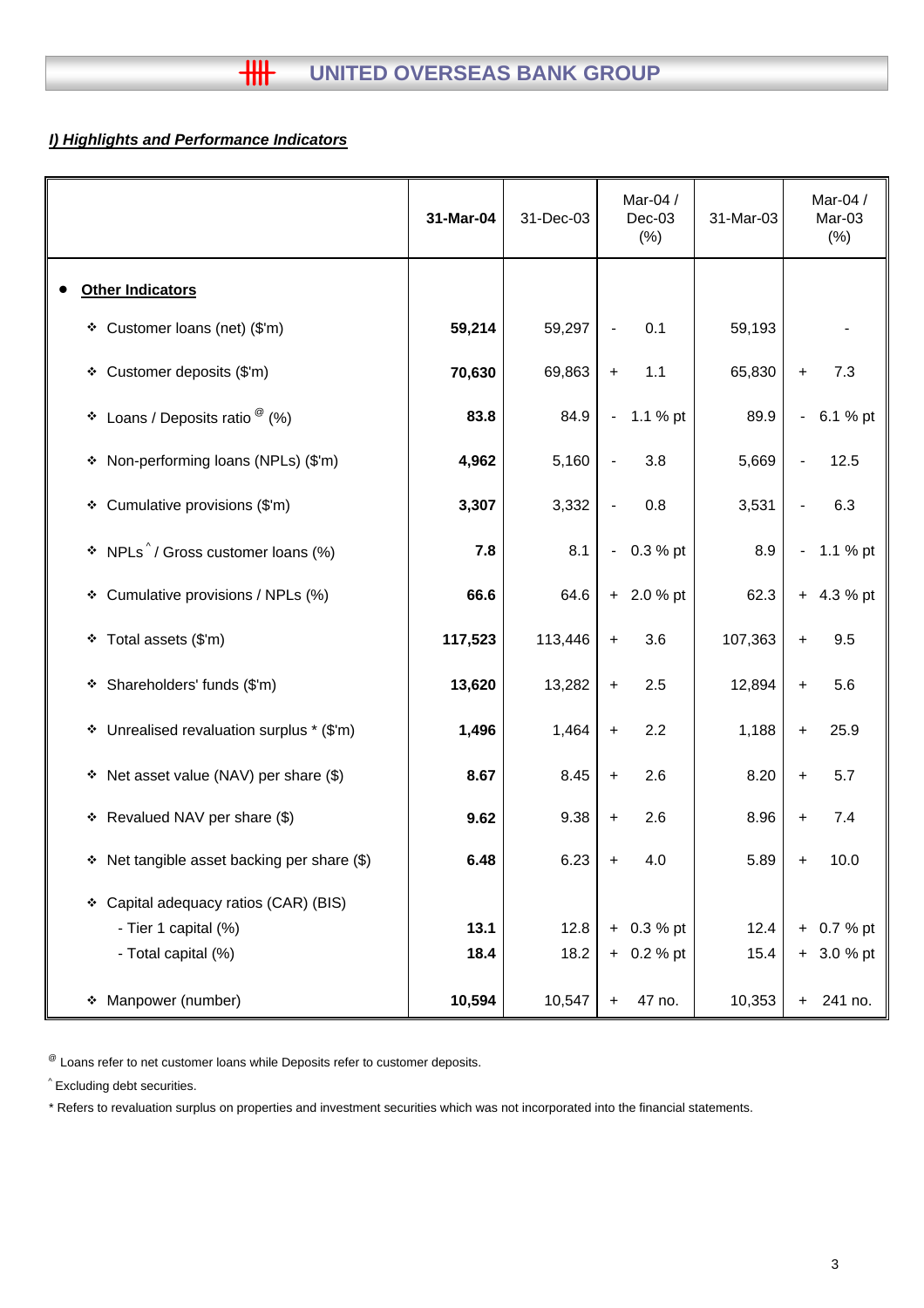The financial statements are prepared in accordance with Singapore Financial Reporting Standards and are expressed in Singapore dollars.

## **Review of Group Performance**

#### **Results**

#### **1Q04 versus 1Q03**

The Group recorded a net profit after tax ("NPAT") of \$357 million in the first quarter of 2004 ("1Q04"), an increase of 35.9% over the \$263 million registered in the first quarter of 2003 ("1Q03"). The increase in NPAT was mainly due to higher non-interest income, lower provision charges and higher share of profit of associates.

The Group's operating profit before goodwill amortisation and provisions increased 5.4% to \$548 million in 1Q04 compared to \$520 million in 1Q03. The increase was mainly due to a growth of 3.9% in total income to \$816 million from \$786 million in 1Q03. The growth was primarily driven by higher fee and commission income derived largely from investment-related and fund management activities, and higher net profit from disposal of investment securities and associates. These were partially offset by lower net profit from dealing securities, government securities and derivatives.

The Group's total operating expenses, comprising staff and other operating expenses, increased 0.9% to \$268 million in 1Q04 compared to \$266 million in 1Q03. Staff expenses decreased 1.3% to \$130 million, while other operating expenses increased 3.0% to \$138 million. The increase in other operating expenses was mainly due to higher commission and brokerage expenses incurred to support the increased business volume. As a result of the higher growth in total income compared to the growth in total operating expenses, the expense-to-income ratio of the Group improved to 32.8% in 1Q04 from 33.8% in 1Q03.

The Group's provision charges decreased 44.8% to \$60 million in 1Q04 compared to \$109 million in 1Q03. The decrease was largely attributable to lower specific provisions for loans which is in tandem with the decline in nonperforming loans ("NPLs").

Share of profit of associates (before tax) increased to \$29 million in 1Q04 from \$3 million in 1Q03, mainly due to higher contributions from most of the Group's major associates.

#### **1Q04 versus 4Q03**

The Group's NPAT of \$357 million in 1Q04 was 2.3% lower than the \$366 million recorded in the fourth quarter of 2003 ("4Q03"). The decrease was mainly due to lower net interest income, higher provision charges and lower share of profit of associates. These were partially offset by lower total operating expenses and lower tax.

The Group's total income decreased 1.8% to \$816 million in 1Q04 from \$831 million in 4Q03, mainly due to lower net interest income from customer loans as a result of the narrower loan spread.

The decrease in both staff and other operating expenses resulted in the reduction of 7.5% in total operating expenses to \$268 million in 1Q04 from \$290 million in 4Q03. Staff costs decreased 8.6% to \$130 million in 1Q04 from \$142 million in 4Q03, while other operating expenses declined 6.5% to \$138 million in 1Q04 from \$148 million in 4Q03. The decrease in other operating expenses was due mainly to lower advertising and marketing costs and lower professional fees. Expense-to-income ratio improved by 2.0% points to 32.8% in 1Q04 from 34.8% in 4Q03.

The Group's provision charges rose \$19 million or 46.0% to \$60 million in 1Q04 from \$41 million in 4Q03. The increase in provision charges was mainly attributable to higher specific provisions for investment securities which were partially offset by lower specific provisions for loans.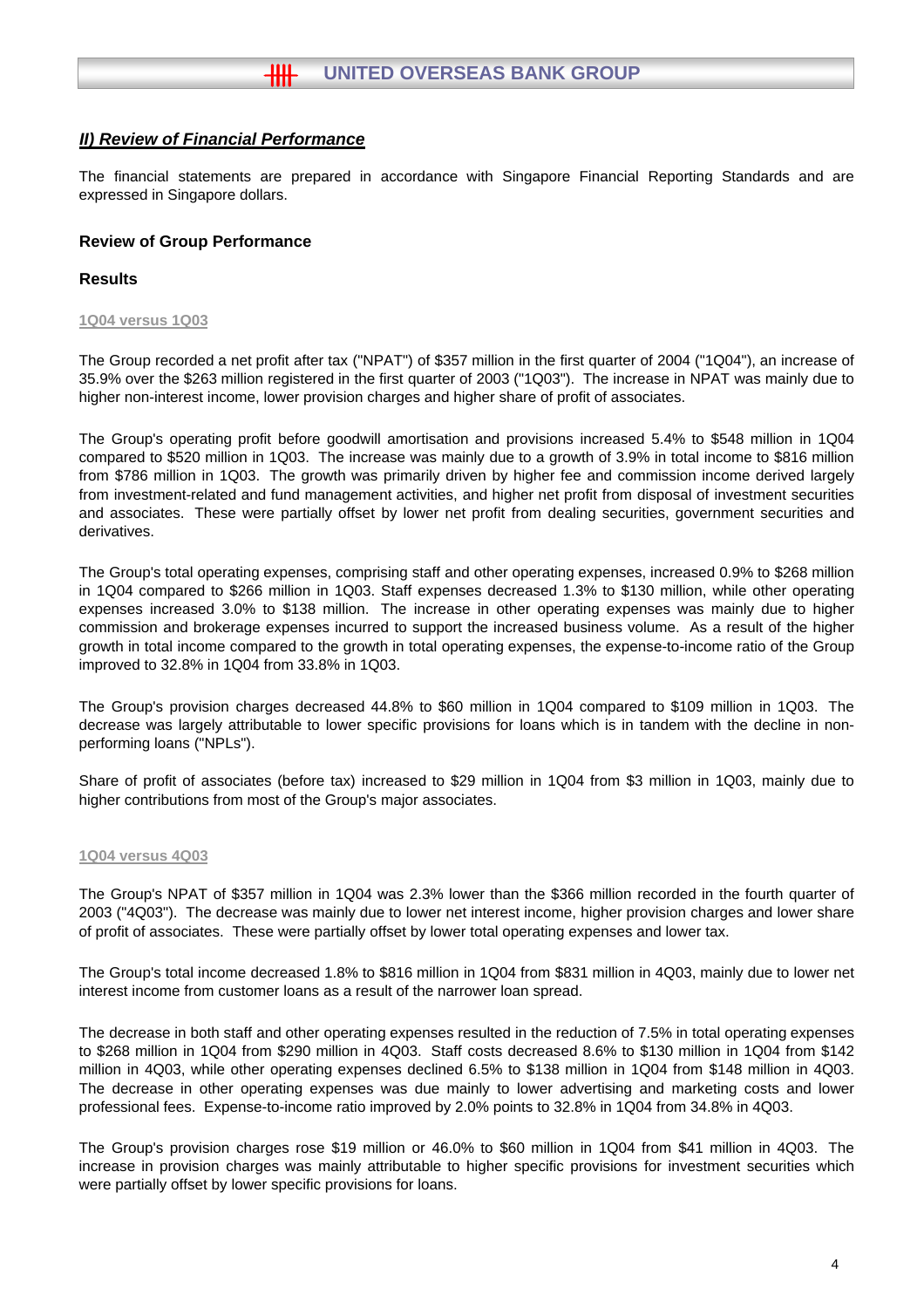## **Balance Sheet**

The Group's net loans and advances to customers of \$59,214 million as at 31 March 2004 were 0.1% lower than the \$59,297 million as at 31 December 2003. The Group's NPLs declined 3.8% and 12.5% to \$4,962 million as at 31 March 2004 from \$5,160 million as at 31 December 2003 and \$5,669 million as at 31 March 2003 respectively. Consequently, Group NPLs (excluding debt securities) as a percentage of gross customer loans decreased to 7.8% as at 31 March 2004 from 8.1% as at 31 December 2003 and 8.9% as at 31 March 2003. Of the total Group NPLs as at 31 March 2004, \$2,664 million or 53.7% were secured by collateral, and \$3,114 million or 62.8% were in the Substandard category.

Total cumulative specific and general provisions of the Group were \$3,307 million as at 31 March 2004 compared to \$3,332 million as at 31 December 2003 and \$3,531 million as at 31 March 2003. General provisions as at 31 March 2004 were \$1,421 million or 43.0% of total cumulative provisions. The total cumulative provisions as at 31 March 2004 provided coverage of 66.6% against Group NPLs, compared to 64.6% as at 31 December 2003 and 62.3% as at 31 March 2003. As at 31 March 2004, unsecured NPLs were 143.9% covered by total cumulative provisions, compared to 141.4% as at 31 December 2003 and 134.5% as at 31 March 2003.

The Group's total assets as at 31 March 2004 were \$117,523 million, representing a growth of 3.6% and 9.5% over the \$113,446 million as at 31 December 2003 and the \$107,363 million as at 31 March 2003 respectively. Shareholders' funds of the Group as at 31 March 2004 were \$13,620 million, representing an increase of 2.5% and 5.6% over the \$13,282 million as at 31 December 2003 and the \$12,894 million as at 31 March 2003 respectively. This resulted in the increase in net asset value per share to \$8.67 as at 31 March 2004 from \$8.45 as at 31 December 2003 and \$8.20 as at 31 March 2003.

As at 31 March 2004, the Group's Capital Adequacy Ratio ("CAR") of 18.4%, as computed under the Bank for International Settlements ("BIS") guidelines, was more than twice the minimum requirement of 8% set by BIS. Compared to the CAR of 18.2% as at 31 December 2003 and 15.4% as at 31 March 2003, it has increased 0.2% point and 3.0% points respectively. The increase of CAR over 31 March 2003 was mainly attributable to the issue of US\$1 billion 4.50% Subordinated Notes in June 2003.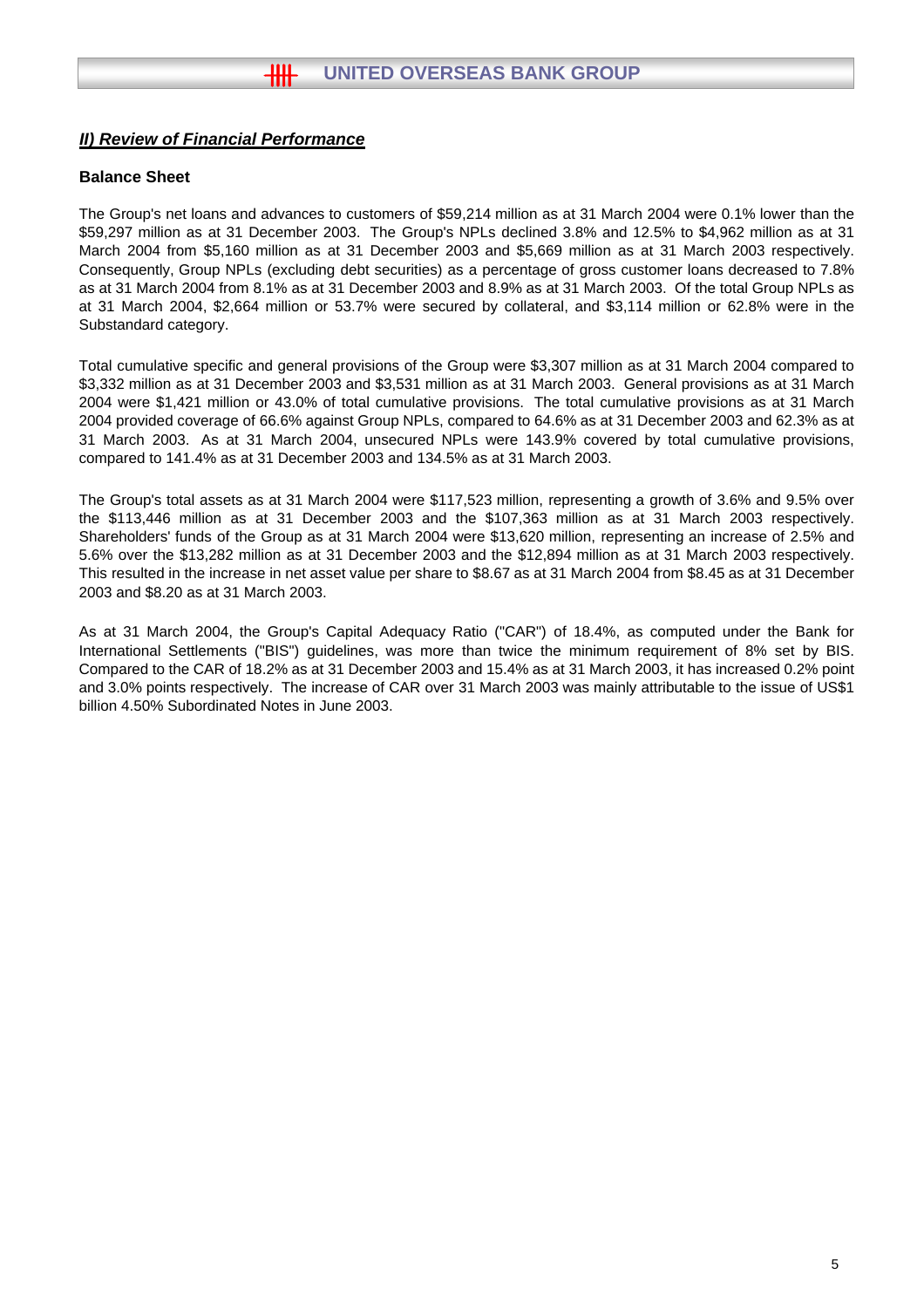# **UNAUDITED CONSOLIDATED INCOME STATEMENT FOR THE THREE MONTHS / FIRST QUARTER ENDED 31 MARCH 2004**

|                                            | 1st              | 1st            |              | 4th        |              |
|--------------------------------------------|------------------|----------------|--------------|------------|--------------|
|                                            | Quarter          | Quarter        | 1Q04/        | Quarter    | 1Q04/        |
|                                            | 2004             | 2003           | 1Q03         | 2003       | 4Q03         |
|                                            | \$ million       | \$ million     | %            | \$ million | $\%$         |
| Interest income                            | 829              | 837            | (1.0)        | 836        | (0.8)        |
| Less: Interest expense                     | 306              | 320            | (4.3)        | 297        | 3.2          |
| Net interest income                        | 523              | 518            | 1.1          | 540        | (3.0)        |
| Dividend income                            | $6\phantom{1}$   | $\overline{2}$ | 284.2        | 12         | (46.7)       |
| Fee and commission income                  | 170              | 131            | 29.8         | 171        | (0.8)        |
| Rental income                              | 16               | 20             | (21.2)       | 17         | (5.3)        |
| Other operating income                     | 101              | 116            | (12.9)       | 91         | 10.4         |
| Total non-interest income                  | 293              | 268            | 9.1          | 291        | 0.5          |
| Income before operating expenses           | 816              | 786            | 3.9          | 831        | (1.8)        |
| Less: Staff costs                          | 130              | 132            | (1.3)        | 142        | (8.6)        |
| Other operating expenses                   | 138              | 134            | 3.0          | 148        | (6.5)        |
| Total operating expenses                   | 268              | 266            | 0.9          | 290        | (7.5)        |
| Operating profit before goodwill           |                  |                |              |            |              |
| amortisation and provisions                | 548              | 520            | 5.4          | 542        | 1.3          |
| Less: Goodwill amortisation                | 50               | 51             | (1.2)        | 50         | 1.4          |
| Less: Specific provisions /                |                  |                |              |            |              |
| (write-back of provisions):                |                  |                |              |            |              |
| - Loans                                    | 42               | 82             | (49.5)       | 53         | (22.0)       |
| - Other                                    | 19               | 27             | (30.1)       | (12)<br>41 | ΝM           |
| Operating profit after goodwill            | 60               | 109            | (44.8)       |            | 46.0         |
| amortisation and provisions                | 438              | 360            | 21.5         | 451        | (2.9)        |
| Share of profit of associates              | 29               | 3              | 953.7        | 45         | (35.1)       |
| Profit from ordinary activities before tax | 467              | 363            | 28.7         | 496        | (5.8)        |
| Less: Tax                                  | 108              | 99             | 8.5          | 126        | (14.6)       |
| Profit after tax                           | 359              | 264            | 36.3         | 370        | (2.8)        |
| Less: Minority interests                   | $\boldsymbol{2}$ | 1              | 142.6        | 4          | (45.5)       |
| Net profit attributable to members         | 357              | 263            | 35.9         | 366        | (2.3)        |
| Expense / Income ratio (%)                 | 32.8             | 33.8           | $(1.0)$ % pt | 34.8       | $(2.0)$ % pt |
| Annualised earnings per share $(\phi)$     |                  |                |              |            |              |
| - Basic                                    | 90.9             | 66.9           | 35.9         | 93.1       | (2.4)        |
| - Fully diluted                            | 90.9             | 66.9           | 35.9         | 93.1       | (2.4)        |

NM denotes "Not Meaningful".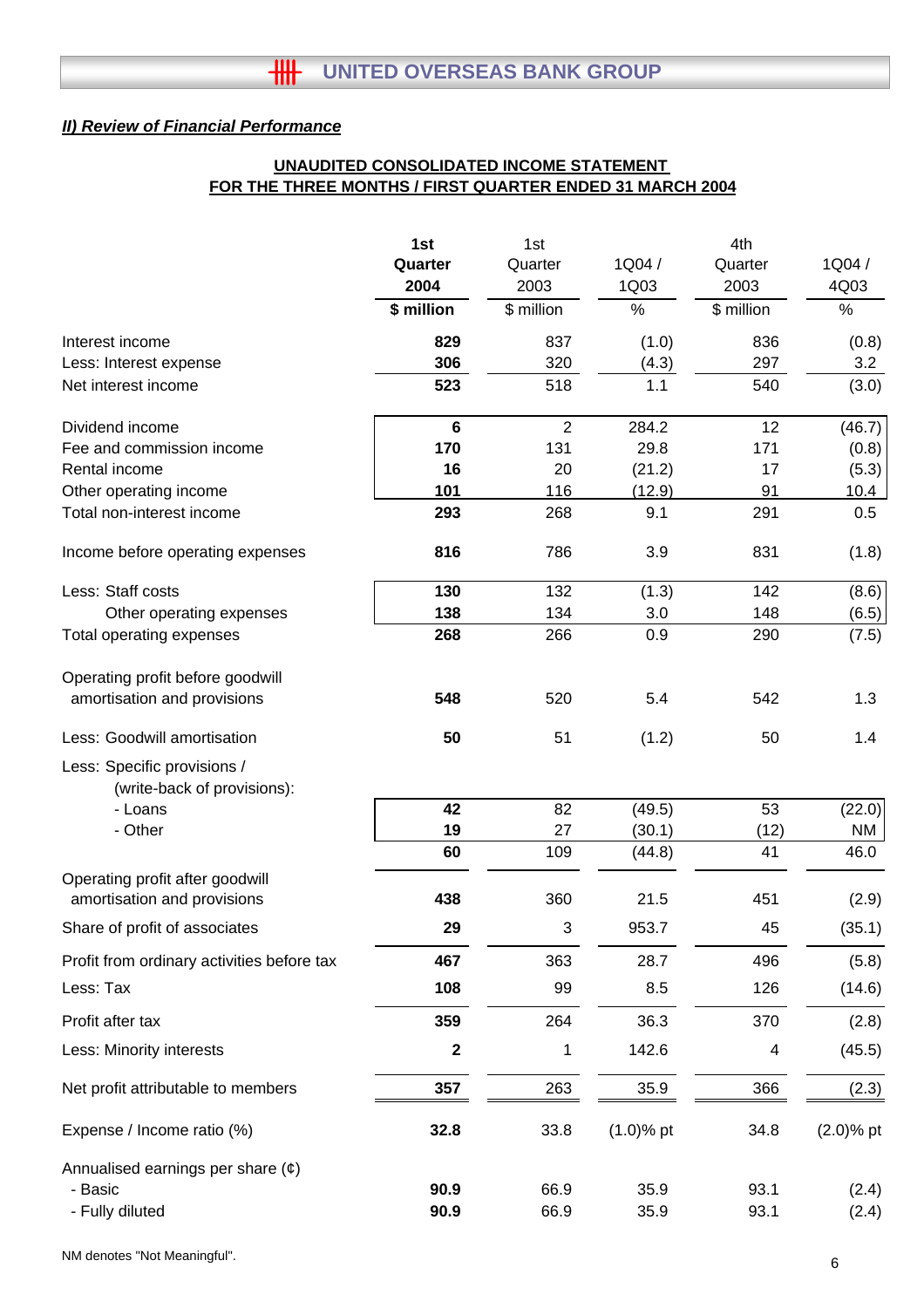## **Net Interest Income**



Net interest income of the Group increased 1.1% to \$523 million in 1Q04 compared to \$518 million in 1Q03. The increase was mainly due to higher contributions from inter-bank money market activities and debt securities, which were partially offset by lower contribution from customer loans. Net interest income continued to be the major contributor of total income, accounting for 64.1% (1Q03: 65.8%) of total income.

Net interest income declined 3.0% to \$523 million in 1Q04 from \$540 million in 4Q03 largely due to lower contribution from customer loans, which was partially offset by higher net interest income from interbank money market activities and debt securities.

Average interest margin of 2.16% in 1Q04 was 9 basis points lower than the 2.25% in 1Q03 and 13 basis points lower than the 2.29% in 4Q03. The decrease in average interest margin was mainly due to the narrower spread on customer loans.

#### Average Interest Margin

|                                            | <b>1st Quarter</b><br>2004 | 1st Quarter<br>2003 | 1Q04/<br>1Q03 | 4th Quarter<br>2003 | 1Q04/<br>4Q03 |
|--------------------------------------------|----------------------------|---------------------|---------------|---------------------|---------------|
|                                            | \$ million                 | \$ million          | %             | \$ million          | $\%$          |
| Annualised interest income                 | 3,336                      | 3,396               | (1.8)         | 3,318               | 0.5           |
| Less: Annualised interest expense          | 1,231                      | 1,297               | (5.1)         | 1,176               | 4.6           |
| Annualised net interest income             | 2,105                      | 2,099               | 0.3           | 2,142               | (1.7)         |
| Average balance of interest bearing assets | 97,528                     | 93.146              | 4.7           | 93,563              | 4.2           |
| Average interest margin * (%)              | 2.16                       | 2.25                | $(0.09)$ % pt | 2.29                | $(0.13)$ % pt |

\* Average interest margin represents net interest income as a percentage of average interest bearing assets.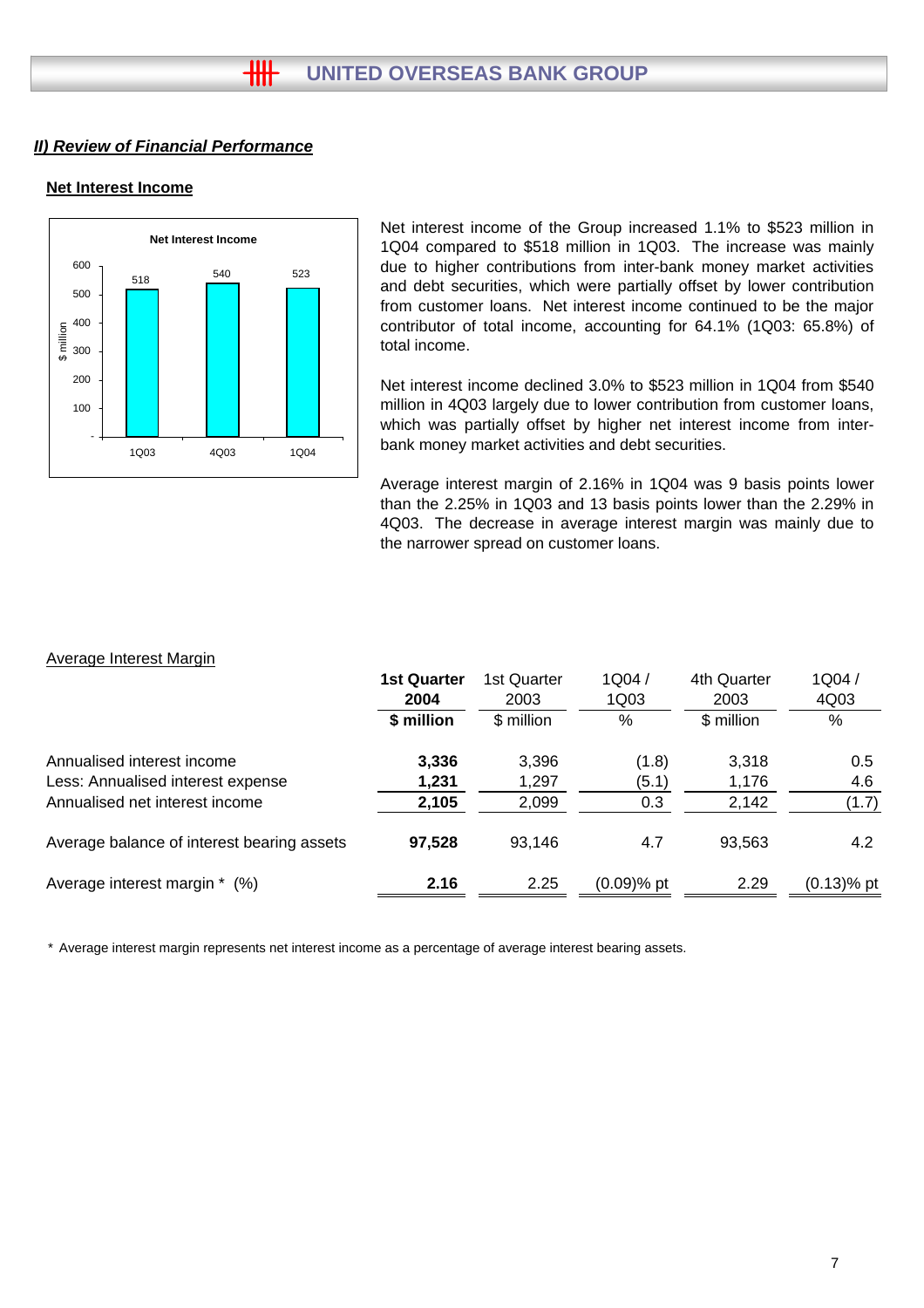# **Non-Interest Income**



Non-interest income of the Group grew 9.1% to \$293 million in 1Q04 compared to \$268 million in 1Q03. The growth was primarily driven by higher fee and commission income derived largely from investmentrelated and fund management activities, and higher net profit from disposal of investment securities and associates. These were partially offset by lower net profit from dealing securities, government securities and derivatives. The Group's non-interest income for 1Q04 accounted for 35.9% (1Q03: 34.2%) of total income.

Non-interest income increased 0.5% to \$293 million in 1Q04 from \$291 million in 4Q03 due mainly to higher foreign exchange profits and higher net profit from disposal of investment securities and associates. These were partially offset by lower net profit from dealing securities, government securities and derivatives, and lower dividend and rental income.

|                                                                                         | <b>1st Quarter</b> | 1st Quarter | 1Q04/  | 4th Quarter | 1Q04/  |
|-----------------------------------------------------------------------------------------|--------------------|-------------|--------|-------------|--------|
|                                                                                         | 2004               | 2003        | 1Q03   | 2003        | 4Q03   |
|                                                                                         | \$ million         | \$ million  | %      | \$ million  | %      |
| Fee and commission income                                                               |                    |             |        |             |        |
| Credit card                                                                             | 23                 | 20          | 12.1   | 30          | (23.2) |
| Fund management                                                                         | 29                 | 16          | 77.3   | 25          | 16.2   |
| Futures broking                                                                         | 9                  | 8           | 16.5   | 8           | 9.3    |
| Investment-related                                                                      | 35                 | 17          | 109.6  | 47          | (25.7) |
| Loan-related                                                                            | 28                 | 27          | 2.1    | 14          | 97.4   |
| Service charges                                                                         | 12                 | 12          | (2.5)  | 13          | (8.1)  |
| Trade-related                                                                           | 31                 | 27          | 14.7   | 30          | 2.8    |
| Other                                                                                   | 4                  | 4           | 3.2    | 5           | (15.5) |
|                                                                                         | 170                | 131         | 29.8   | 171         | (0.8)  |
| Dividend and rental income                                                              | 22                 | 22          | 2.0    | 29          | (22.5) |
| Other operating income<br>Net profit from:<br>- Dealing securities, government treasury |                    |             |        |             |        |
| bills and securities, and derivatives                                                   | 1                  | 54          | (97.5) | 21          | (93.6) |
| - Foreign exchange dealings                                                             | 47                 | 42          | 11.4   | 25          | 89.5   |
| - Disposal of investment securities and                                                 |                    |             |        |             |        |
| associates                                                                              | 29                 | 5           | 527.0  | 18          | 59.6   |
| - Disposal of fixed assets                                                              | 9                  | 6           | 51.8   | 9           | (1.5)  |
| - Other                                                                                 | 15                 | 9           | 62.3   | 19          | (20.4) |
|                                                                                         | 101                | 116         | (12.9) | 91          | 10.4   |
| Total non-interest income                                                               | 293                | 268         | 9.1    | 291         | 0.5    |
|                                                                                         |                    |             |        |             |        |

# Composition of Non-Interest Income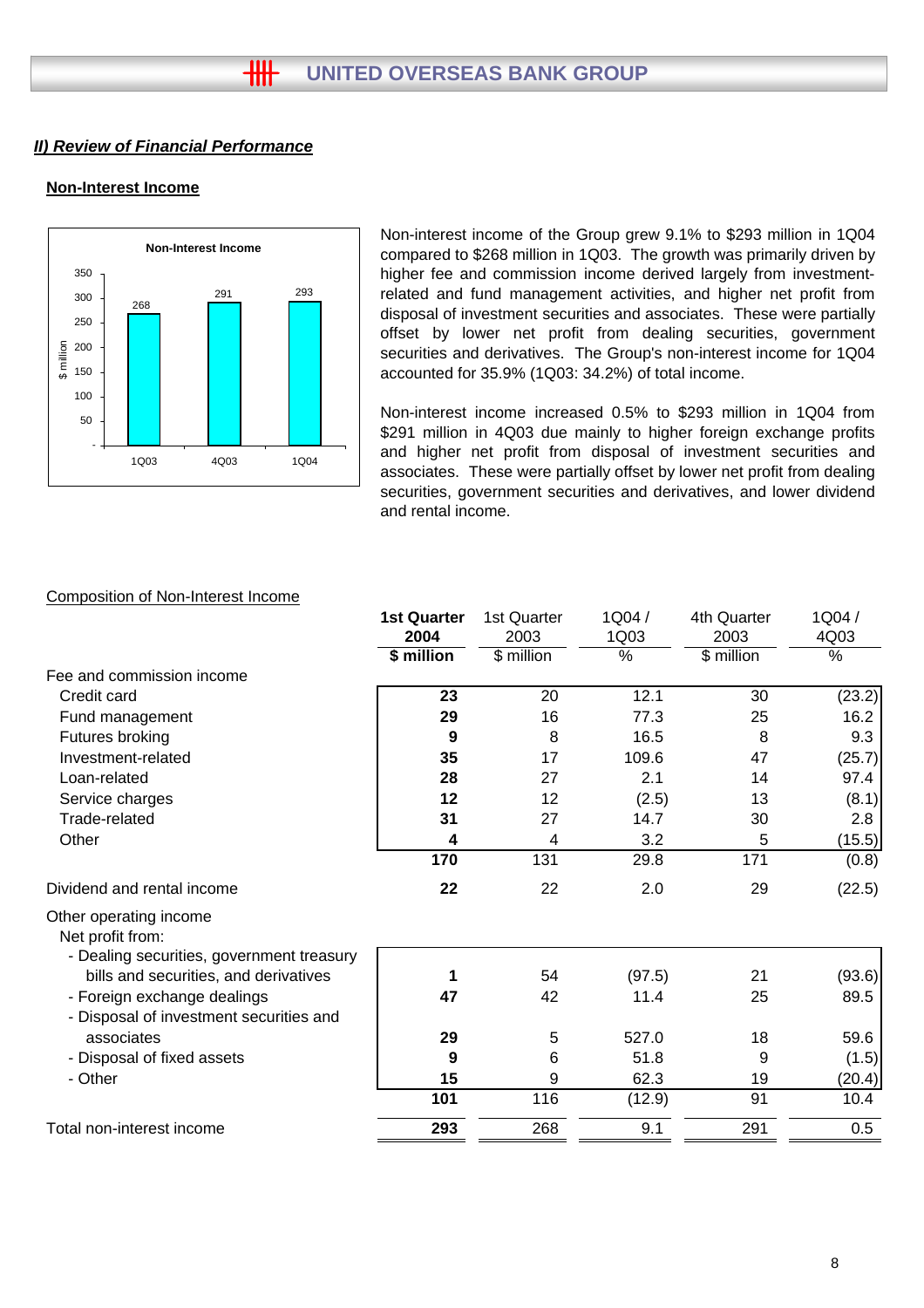## **Operating Expenses**

Total operating expenses increased 0.9% to \$268 million in 1Q04 compared to \$266 million in 1Q03. The increase was from higher other operating expenses which were partially offset by lower staff costs. The expense-to-income ratio of the Group improved to 32.8% in 1Q04 from 33.8% in 1Q03.

The decrease in both staff and other operating expenses resulted in the reduction of 7.5% in total operating expenses to \$268 million in 1Q04 from \$290 million in 4Q03. Expense-to-income ratio improved by 2.0% points to 32.8% in 1Q04 from 34.8% in 4Q03.

|                                                       | <b>1st Quarter</b><br>2004<br>\$ million | 1st Quarter<br>2003<br>\$ million | 1Q04/<br>1Q03<br>% | 4th Quarter<br>2003<br>\$ million | 1Q04/<br>4Q03<br>% |
|-------------------------------------------------------|------------------------------------------|-----------------------------------|--------------------|-----------------------------------|--------------------|
|                                                       |                                          |                                   |                    |                                   |                    |
| Staff costs                                           | 130                                      | 132                               | (1.3)              | 142                               | (8.6)              |
| Other operating expenses                              | 138                                      | 134                               | 3.0                | 148                               | (6.5)              |
| Total operating expenses <sup>@</sup>                 | 268                                      | 266                               | 0.9                | 290                               | (7.5)              |
| <sup>@</sup> Total operating expenses included:       |                                          |                                   |                    |                                   |                    |
| IT-related expenses                                   | 42                                       | 51                                | (17.9)             | 50                                | (16.8)             |
| IT-related expenses /<br>Total operating expenses (%) | 15.6                                     | 19.2                              | $(3.6)$ % pt       | 17.4                              | $(1.8)$ % pt       |

## **Other Operating Expenses**

|                                          | <b>1st Quarter</b><br>2004<br>\$ million | 1st Quarter<br>2003<br>\$ million | 1Q04/<br>1Q03 | 4th Quarter<br>2003<br>\$ million | 1Q04/<br>4Q03<br>$\%$ |
|------------------------------------------|------------------------------------------|-----------------------------------|---------------|-----------------------------------|-----------------------|
|                                          |                                          |                                   | %             |                                   |                       |
| Depreciation                             |                                          |                                   |               |                                   |                       |
| - Land and buildings                     |                                          |                                   | (1.5)         |                                   | 0.4                   |
| - Office equipment, computers, fixtures  |                                          |                                   |               |                                   |                       |
| and other fixed assets                   | 22                                       | 19                                | 13.9          | 21                                | 1.3                   |
|                                          | 28                                       | 26                                | 9.9           | 28                                | 1.1                   |
| Rental of premises and equipment         | 9                                        | 11                                | (18.1)        | 9                                 | 1.1                   |
| Maintenance of premises and other assets | 11                                       | 14                                | (22.4)        | 10                                | 12.8                  |
| Other expenses                           | 90                                       | 83                                | 7.9           | 101                               | (11.1)                |
| Total other operating expenses           | 138                                      | 134                               | 3.0           | 148                               | (6.5)                 |

Other operating expenses increased 3.0% to \$138 million in 1Q04 compared to \$134 million in 1Q03. The increase was mainly due to higher commission and brokerage expenses incurred to support the increased business volume.

Other operating expenses reduced 6.5% to \$138 million in 1Q04 from \$148 million in 4Q03 mainly due to lower advertising and marketing costs and lower professional fees.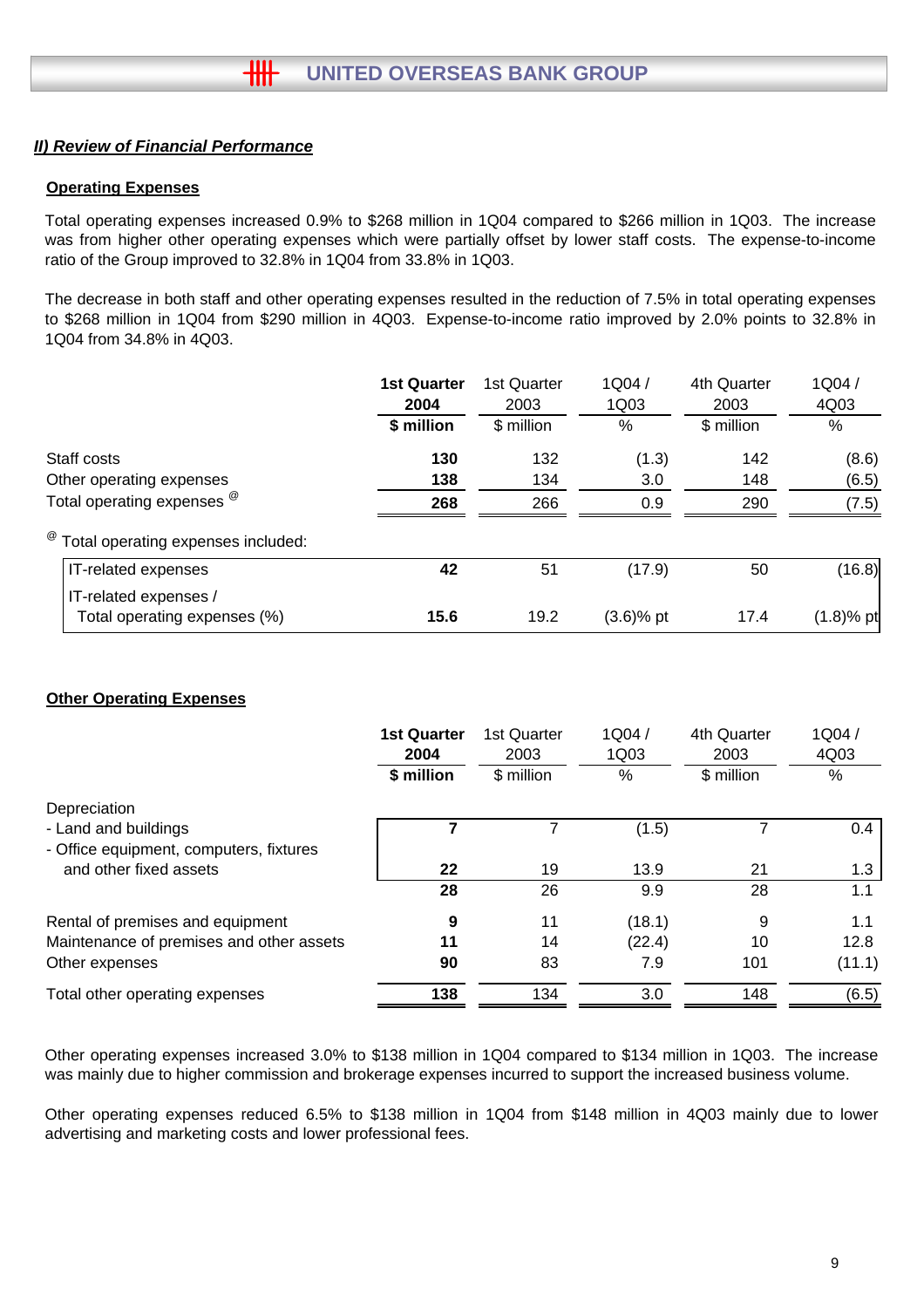## **Provisions Charged to Income Statement**

Total provision charges of \$60 million in 1Q04 were 44.8% lower than the \$109 million in 1Q03. The decrease was largely attributable to lower specific provisions for loans which is in tandem with the decline in NPLs.

Total provision charges rose 46.0% to \$60 million in 1Q04 from \$41 million in 4Q03 mainly due to higher specific provisions for investment securities which were partially offset by lower specific provisions for loans.

|                                                                                                                               | <b>1st Quarter</b><br>2004<br>\$ million | 1st Quarter<br>2003<br>\$ million | 1Q04/<br>1Q03<br>% | 4th Quarter<br>2003<br>\$ million | 1Q04/<br>4Q03<br>% |
|-------------------------------------------------------------------------------------------------------------------------------|------------------------------------------|-----------------------------------|--------------------|-----------------------------------|--------------------|
| Specific provisions for loans<br>Specific provisions / (write-back of provisions)<br>for diminution in value or impairment of | 42                                       | 82                                | (49.5)             | 53                                | (22.0)             |
| investments, fixed assets and other assets                                                                                    | 19                                       | 27                                | (30.1)             | (12)                              | NM                 |
| Total provisions                                                                                                              | 60                                       | 109                               | (44.8)             | 41                                | 46.0               |

NM denotes "Not Meaningful".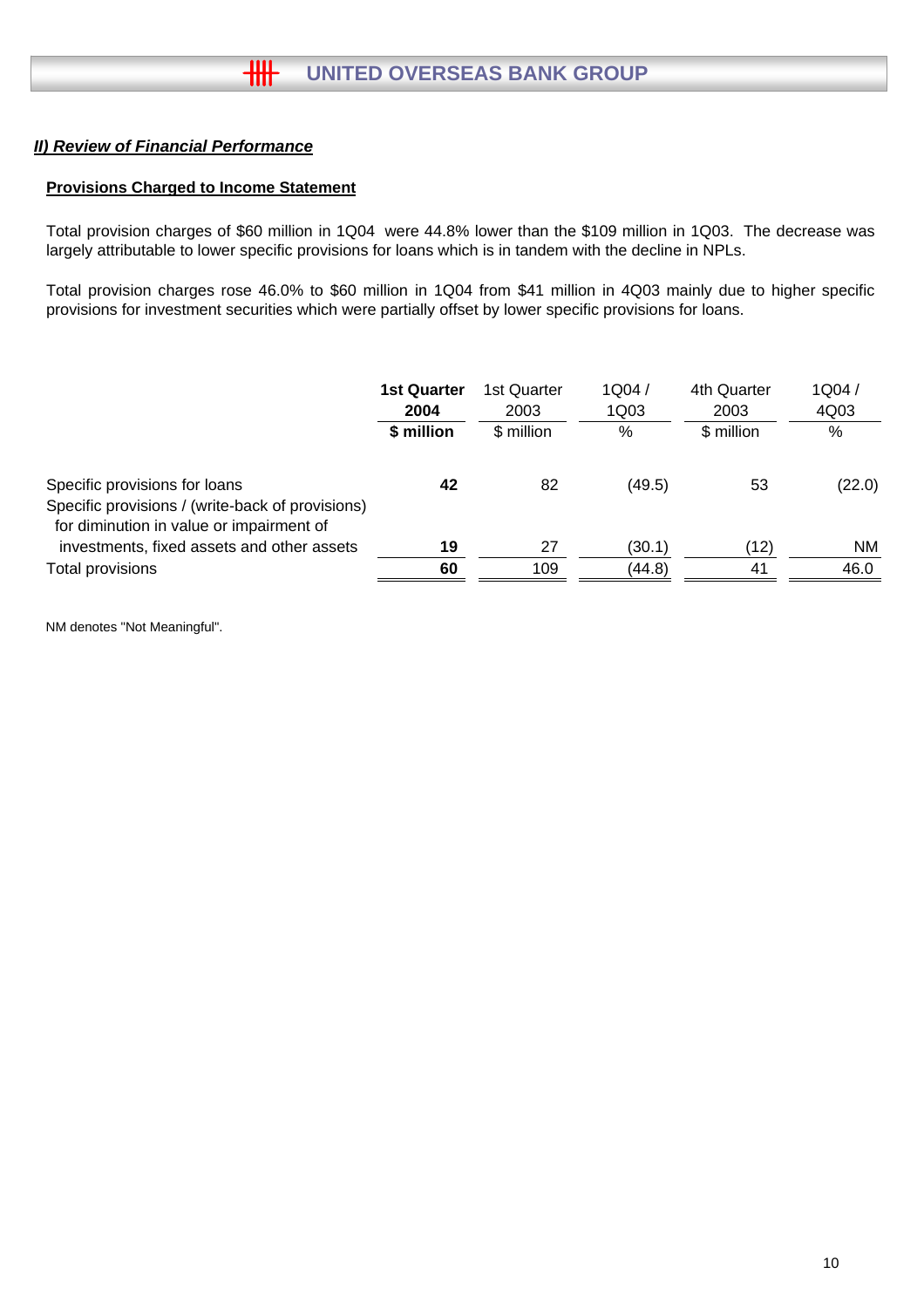#### *III) Non-Performing Loans (NPLs) and Cumulative Provisions*

卌

#### **NPLs and Cumulative Provisions of the Group**

NPLs edged down 3.8% and 12.5% to \$4,962 million as at 31 March 2004 from \$5,160 million as at 31 December 2003 and \$5,669 million as at 31 March 2003 respectively. Consequently, the ratio of NPLs (excluding debt securities) to total gross customer loans improved to 7.8% as at 31 March 2004 from 8.1% as at 31 December 2003, and 8.9% as at 31 March 2003. Of the total NPLs, \$3,114 million or 62.8% were in the Substandard category, and \$2,664 million or 53.7% were secured by collateral.

Total cumulative provisions of \$3,307 million as at 31 March 2004 declined by 0.8% and 6.3% compared to \$3,332 million as at 31 December 2003 and \$3,531 million as at 31 March 2003 respectively. The decrease was mainly due to lower specific provisions which were in line with the lower NPLs. Total cumulative provisions provided coverage of 66.6% against the total NPLs, compared to 64.6% as at 31 December 2003 and 62.3% as at 31 March 2003. Unsecured NPLs as at 31 March 2004 were 143.9% covered by total cumulative provisions, compared to 141.4% as at 31 December 2003 and 134.5% as at 31 March 2003.



#### **31-Mar-04** 31-Dec-03 31-Mar-03 31-Dec-02 31-Dec-01

| <b>NPLs</b>                                                           |                  |       |       |       | \$ million |
|-----------------------------------------------------------------------|------------------|-------|-------|-------|------------|
| Substandard                                                           | 3,114            | 3,306 | 3,615 | 3,619 | 3,851      |
| Doubtful                                                              | 408              | 396   | 445   | 447   | 497        |
| Loss                                                                  | 1,440            | 1,458 | 1,609 | 1,613 | 1,620      |
| <b>Total NPLs</b>                                                     | 4,962            | 5,160 | 5,669 | 5,679 | 5,968      |
| <b>Cumulative Provisions</b>                                          |                  |       |       |       | \$ million |
| Specific provisions                                                   | 1,886            | 1,910 | 2,104 | 2,079 | 1,899      |
| General provisions                                                    | 1,421            | 1,422 | 1,427 | 1,425 | 1,435      |
| Total cumulative provisions                                           | 3,307            | 3,332 | 3,531 | 3,504 | 3,334      |
| Ratios                                                                |                  |       |       |       | $\%$       |
| NPLs*/Gross customer loans                                            | 7.8              | 8.1   | 8.9   | 9.0   | 9.3        |
| NPLs/Total assets                                                     | 4.2              | 4.5   | 5.3   | 5.3   | 5.2        |
| Cumulative provisions/NPLs                                            | 66.6             | 64.6  | 62.3  | 61.7  | 55.9       |
| Cumulative provisions/Doubtful & Loss NPLs                            | 179.0            | 179.7 | 171.9 | 170.1 | 157.5      |
| Cumulative provisions/Unsecured NPLs                                  | 143.9            | 141.4 | 134.5 | 138.3 | 136.6      |
| Cumulative provisions*/Gross customer loans                           | 5.2              | 5.2   | 5.6   | 5.5   | 5.2        |
| General provisions/Gross customer loans (net of specific provisions*) | $2.3\phantom{0}$ | 2.3   | 2.4   | 2.4   | 2.3        |

\* Excluding debt securities.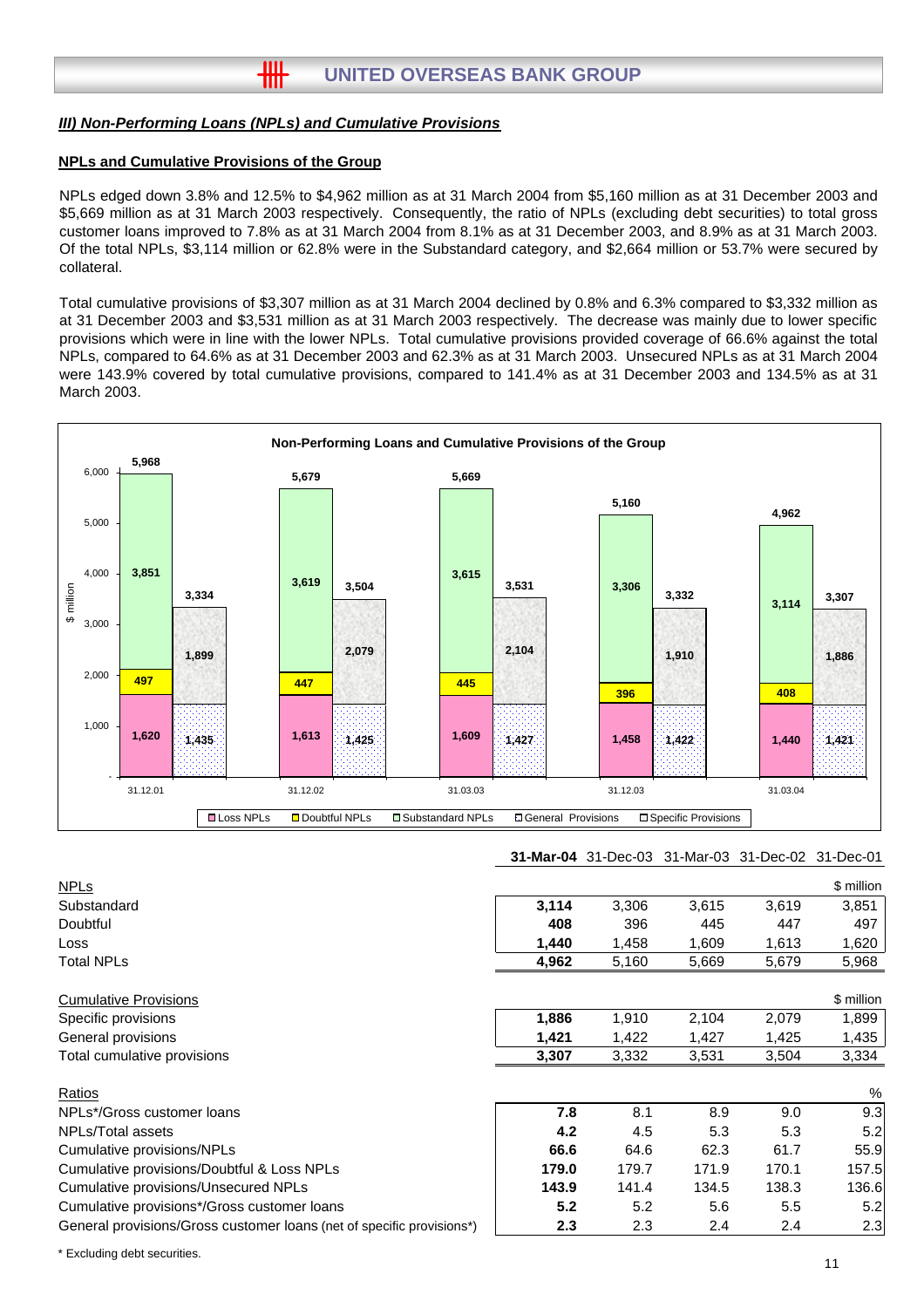#### *III) Non-Performing Loans (NPLs) and Cumulative Provisions*

卌

#### **NPLs by Region**

By geographical region, Singapore accounted for \$3,358 million or 67.7% of the total NPLs as at 31 March 2004. NPLs of Singapore fell by \$172 million or 4.9% compared to the \$3,530 million as at 31 December 2003, and \$525 million or 13.5% compared to the \$3,883 million as at 31 March 2003.

NPLs of the Five Regional Countries declined by \$8 million or 0.6% to \$1,370 million as at 31 March 2004 from \$1,378 million as at 31 December 2003, and was managed down by \$140 million or 9.3% from \$1,510 million as at 31 March 2003.

NPLs of Greater China as at 31 March 2004 were \$148 million, representing a decline of 8.1% over the \$161 million as at 31 December 2003 and 14.5% over the \$173 million as at 31 March 2003.

|                                |            | 31-Mar-04 |            | 31-Dec-03 |            | 31-Mar-03 |
|--------------------------------|------------|-----------|------------|-----------|------------|-----------|
|                                | \$ million | %         | \$ million | %         | \$ million | %         |
| Singapore                      | 3,358      | 67.7      | 3,530      | 68.4      | 3,883      | 68.4      |
| <b>Five Regional Countries</b> |            |           |            |           |            |           |
| Malaysia                       | 937        | 18.9      | 930        | 18.0      | 984        | 17.4      |
| Indonesia                      | 116        | 2.3       | 119        | 2.3       | 149        | $2.6\,$   |
| Philippines                    | 177        | 3.6       | 184        | 3.6       | 209        | 3.7       |
| Thailand                       | 137        | 2.7       | 140        | 2.7       | 147        | $2.6\,$   |
| South Korea                    | 3          | 0.1       | 5          | 0.1       | 21         | 0.4       |
|                                | 1,370      | 27.6      | 1,378      | 26.7      | 1,510      | 26.7      |
| Greater China                  | 148        | 3.0       | 161        | 3.1       | 173        | 3.1       |
| Other                          | 86         | 1.7       | 91         | 1.8       | 103        | 1.8       |
| <b>Total NPLs</b>              | 4,962      | 100.0     | 5,160      | 100.0     | 5,669      | 100.0     |

#### **NPLs by Industry**

The decline in NPLs as at 31 March 2004 over the following two periods were mainly from the professionals and private individuals and non-bank financial institutions sectors.

|                                       | 31-Mar-04  |                 | 31-Dec-03  |          | 31-Mar-03  |          |  |
|---------------------------------------|------------|-----------------|------------|----------|------------|----------|--|
|                                       |            | As % of         |            | As % of  |            | As % of  |  |
|                                       |            | <b>Gross</b>    |            | Gross    |            | Gross    |  |
|                                       | Amount     | <b>Customer</b> | Amount     | Customer | Amount     | Customer |  |
|                                       | \$ million | Loans           | \$ million | Loans    | \$ million | Loans    |  |
| Transport, storage and communication  | 103        | 4.5             | 105        | 5.0      | 119        | 5.6      |  |
| Building and construction             | 776        | 10.7            | 756        | 10.3     | 849        | 9.6      |  |
| Manufacturing                         | 793        | 13.1            | 745        | 12.7     | 878        | 15.6     |  |
| Non-bank financial institutions       | 818        | 7.8             | 984        | 9.5      | 1,078      | 10.1     |  |
| General commerce *                    | 773        | 8.3             | 751        | 8.1      | 857        | 9.5      |  |
| Professionals and private individuals | 847        | 8.9             | 926        | 9.6      | 1,002      | 10.6     |  |
| Housing loans                         | 588        | 4.0             | 632        | 4.3      | 657        | 4.7      |  |
| Other *                               | 185        | 6.6             | 182        | 5.7      | 165        | 5.6      |  |
| Sub-total                             | 4,883      | 7.8             | 5,081      | 8.1      | 5,605      | 8.9      |  |
| Debt securities                       | 79         |                 | 79         |          | 64         |          |  |
| <b>Total NPLs</b>                     | 4,962      |                 | 5,160      |          | 5,669      |          |  |

Notice to Banks, MAS 610. NPLs and gross customer loans from hotels and restaurants were reclassified from "Other" to "General commerce" to be in line with the revised

#### **Secured / Unsecured NPLs**

As at 31 March 2004, 53.7% of the Group's total NPLs was secured by collateral compared to 54.3% as at 31 December 2003.

|                   |            | 31-Mar-04 |            | 31-Dec-03 | 31-Mar-03  |       |
|-------------------|------------|-----------|------------|-----------|------------|-------|
|                   | \$ million | %         | \$ million | %         | \$ million | %     |
| Secured           | 2,664      | 53.7      | 2,804      | 54.3      | 3,044      | 53.7  |
| Unsecured         | 2.298      | 46.3      | 2.356      | 45.7      | 2.625      | 46.3  |
| <b>Total NPLs</b> | 4.962      | 100.0     | 5,160      | 100.0     | 5.669      | 100.0 |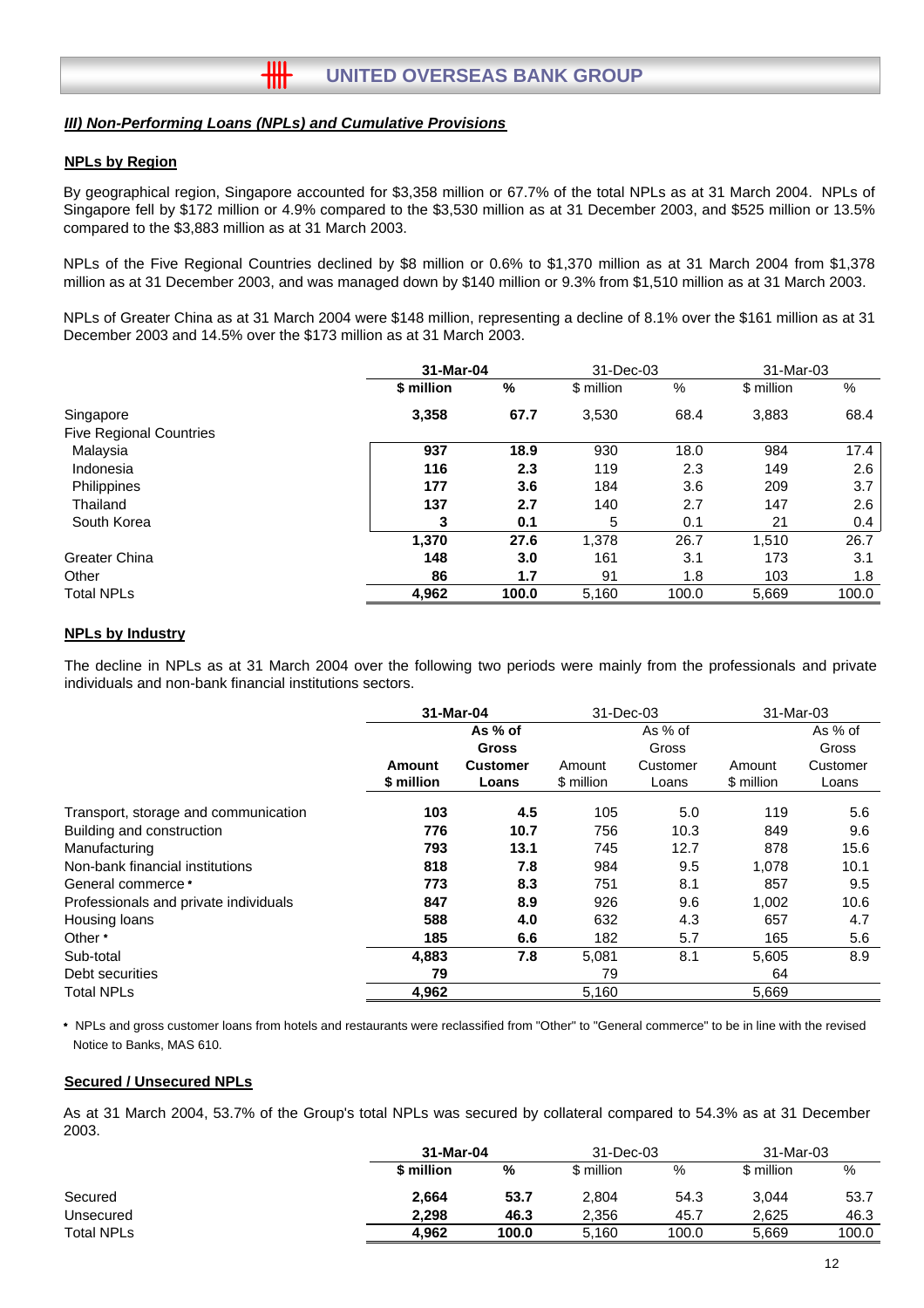# *IV) Segmental Analysis*

## **Geographical Segments**

The following geographical segment information is based on the location where the transactions and assets are booked. It provides an approximation to geographical segment information that is based on the location of customers and assets. The figures are stated after elimination of inter-segment transactions.

|                                            | <b>1st Quarter</b><br>2004 |       | 1st Quarter<br>2003 |       | 4th Quarter<br>2003 |       |
|--------------------------------------------|----------------------------|-------|---------------------|-------|---------------------|-------|
| <b>Income before Operating Expenses</b>    | \$ million                 | %     | \$ million          | %     | \$ million          | %     |
| Singapore (including Asian Currency Units) | 617                        | 75.6  | 606                 | 77.1  | 603                 | 72.6  |
| Other ASEAN countries                      | 127                        | 15.6  | 117                 | 14.9  | 135                 | 16.2  |
| Other Asia-Pacific countries               | 46                         | 5.6   | 41                  | 5.2   | 64                  | 7.7   |
| Rest of the world                          | 26                         | 3.2   | 22                  | 2.8   | 29                  | 3.5   |
| Total                                      | 816                        | 100.0 | 786                 | 100.0 | 831                 | 100.0 |

|                                            | <b>1st Quarter</b> |       | 1st Quarter        |       | 4th Quarter        |       |
|--------------------------------------------|--------------------|-------|--------------------|-------|--------------------|-------|
| <b>Profit before Tax</b>                   | 2004<br>\$ million | %     | 2003<br>\$ million | %     | 2003<br>\$ million | %     |
| Singapore (including Asian Currency Units) | 410                | 79.3  | 329                | 79.4  | 391                | 71.7  |
| Other ASEAN countries                      | 52                 | 10.1  | 48                 | 11.6  | 89                 | 16.2  |
| Other Asia-Pacific countries               | 37                 | 7.2   | 21                 | 5.1   | 46                 | 8.4   |
| Rest of the world                          | 18                 | 3.4   | 16                 | 3.9   | 20                 | 3.7   |
|                                            | 517                | 100.0 | 414                | 100.0 | 546                | 100.0 |
| Goodwill amortisation                      | (50)               |       | (51)               |       | (50)               |       |
| Total                                      | 467                |       | 363                |       | 496                |       |

|                                            | 31-Mar-04  |       | 31-Dec-03  |       | 31-Mar-03  |       |
|--------------------------------------------|------------|-------|------------|-------|------------|-------|
| <b>Total Assets</b>                        | \$ million | %     | \$ million | %     | \$ million | %     |
| Singapore (including Asian Currency Units) | 79.406     | 69.6  | 75,087     | 68.3  | 76.571     | 73.8  |
| Other ASEAN countries                      | 15,516     | 13.6  | 15,212     | 13.8  | 13,744     | 13.2  |
| Other Asia-Pacific countries               | 13,236     | 11.6  | 13,466     | 12.2  | 8,579      | 8.3   |
| Rest of the world                          | 5,949      | 5.2   | 6,215      | 5.7   | 4,853      | 4.7   |
|                                            | 114,107    | 100.0 | 109,980    | 100.0 | 103,747    | 100.0 |
| Goodwill                                   | 3,416      |       | 3,466      |       | 3,616      |       |
| Total                                      | 117,523    |       | 113,446    |       | 107,363    |       |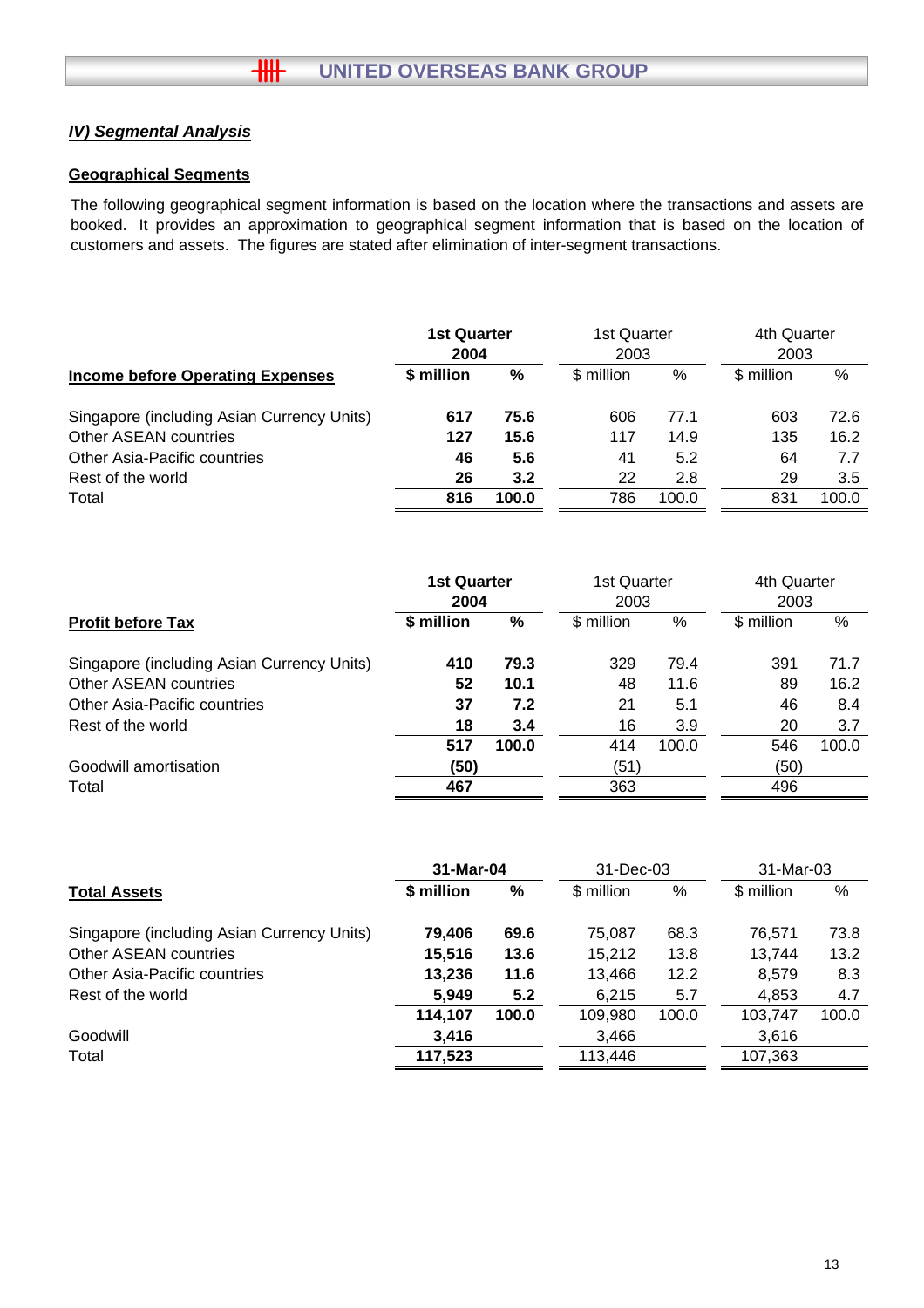## *V) Overview of Balance Sheet*

### **Total Assets**

Total assets as at 31 March 2004 were \$117,523 million, representing a growth of 3.6% and 9.5% over the \$113,446 million as at 31 December 2003 and the \$107,363 million as at 31 March 2003 respectively. The increase over both periods was mainly contributed by higher cash, balances and placements with central banks, higher placements and balances with banks and agents, as well as higher investment securities.

## **Customer Loans**

Net loans and advances to customers of \$59,214 million as at 31 March 2004 were 0.1% lower than the \$59,297 million as at 31 December 2003 and marginally higher than the \$59,193 million as at 31 March 2003.

|                                                 | 31-Mar-04  |       | 31-Dec-03  |       | 31-Mar-03  |       |
|-------------------------------------------------|------------|-------|------------|-------|------------|-------|
| <b>Customer Loans Analysed by Product Group</b> | \$ million | %     | \$ million | %     | \$ million | %     |
| Housing loans                                   | 14.864     | 23.8  | 14.789     | 23.6  | 13.991     | 22.3  |
| Term Ioans                                      | 34.929     | 55.9  | 35,033     | 56.0  | 35,598     | 56.8  |
| Trade financing                                 | 3,640      | 5.8   | 3,397      | 5.4   | 3,069      | 4.9   |
| Overdrafts                                      | 9,040      | 14.5  | 9,362      | 15.0  | 10.017     | 16.0  |
| Total gross customer loans                      | 62,473     | 100.0 | 62,581     | 100.0 | 62,675     | 100.0 |
| General provisions                              | (1, 421)   |       | (1, 422)   |       | (1, 427)   |       |
| Specific provisions                             | (1,838)    |       | (1,862)    |       | (2,055)    |       |
| Total net customer loans                        | 59,214     |       | 59,297     |       | 59,193     |       |

|                                           | 31-Mar-04  |               | 31-Dec-03  |       | 31-Mar-03  |       |
|-------------------------------------------|------------|---------------|------------|-------|------------|-------|
| Gross Customer Loans Analysed by Industry | \$ million | $\frac{0}{0}$ | \$ million | $\%$  | \$ million | %     |
| Transport, storage and communication      | 2.274      | 3.6           | 2.104      | 3.4   | 2.125      | 3.4   |
| Building and construction                 | 7.279      | 11.7          | 7,320      | 11.7  | 8,807      | 14.0  |
| Manufacturing                             | 6.056      | 9.7           | 5.846      | 9.4   | 5.620      | 9.0   |
| Non-bank financial institutions           | 10.476     | 16.8          | 10.408     | 16.6  | 10.692     | 17.1  |
| General commerce *                        | 9.261      | 14.8          | 9.273      | 14.8  | 9.022      | 14.4  |
| Professionals and private individuals     | 9.464      | 15.1          | 9.653      | 15.4  | 9.452      | 15.1  |
| Housing loans                             | 14.864     | 23.8          | 14.789     | 23.6  | 13.991     | 22.3  |
| Other *                                   | 2,799      | 4.5           | 3,188      | 5.1   | 2,966      | 4.7   |
| Total gross customer loans                | 62,473     | 100.0         | 62,581     | 100.0 | 62,675     | 100.0 |

\* Gross customer loans from hotels and restaurants were reclassified from "Other" to "General commerce" to be in line with the revised Notice to Banks, MAS 610.

#### **Deposits**

Total deposits as at 31 March 2004 amounted to \$92,698 million, representing an increase of 4.5% and 6.1% over the \$88,702 million as at 31 December 2003 and the \$87,398 million as at 31 March 2003 respectively. The growth over the two periods came from both bankers' deposits and customer deposits.

As at 31 March 2004, customer deposits accounted for 76.2% of total deposits.

|                                        | 31-Mar-04  |       | $31 - Dec-03$ |       | 31-Mar-03  |       |
|----------------------------------------|------------|-------|---------------|-------|------------|-------|
| Deposits Analysed by Product Group     | \$ million | %     | \$ million    | %     | \$ million | %     |
| Bankers' deposits<br>Customer deposits | 22,069     | 23.8  | 18.839        | 21.2  | 21.567     | 24.7  |
| Fixed deposits                         | 46,066     | 49.7  | 45,801        | 51.7  | 44,685     | 51.1  |
| Savings and other deposits             | 24,564     | 26.5  | 24,062        | 27.1  | 21,145     | 24.2  |
|                                        | 70.630     | 76.2  | 69,863        | 78.8  | 65,830     | 75.3  |
| Total deposits                         | 92.698     | 100.0 | 88.702        | 100.0 | 87.398     | 100.0 |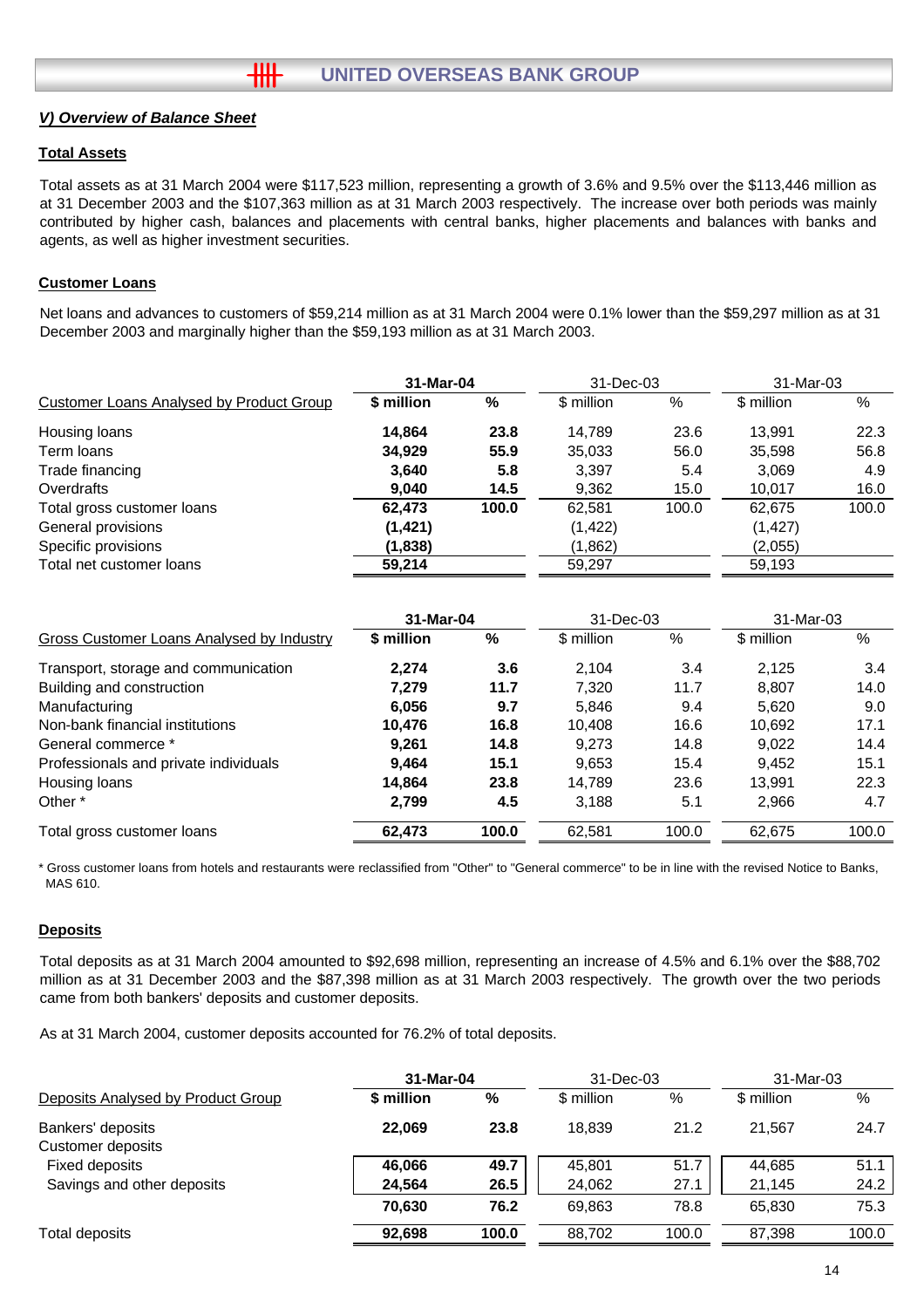## *V) Overview of Balance Sheet*

## **Loans / Deposits Ratio \***

Loans-to-deposits ratio of 83.8% as at 31 March 2004 was 1.1% points and 6.1% points lower than the ratios of 84.9% as at 31 December 2003 and 89.9% as at 31 March 2003 respectively.



\* Loans refer to net customer loans while Deposits refer to customer deposits.

## **Debts Issued**

|                                                                                                          | 31-Mar-04  | 31-Dec-03  | 31-Mar-03  |
|----------------------------------------------------------------------------------------------------------|------------|------------|------------|
|                                                                                                          | \$ million | \$ million | \$ million |
| <b>Subordinated Notes</b><br>(a)                                                                         |            |            |            |
| S\$1.3 billion 4.95% Subordinated Notes due 2016<br>callable with step-up in 2011 ("S\$ Notes"), at cost | 1,300      | 1,300      | 1,300      |
| US\$1 billion 4.50% Subordinated Notes due 2013<br>("US\$ Notes"), at cost adjusted for discount         | 1,675      | 1,700      |            |
|                                                                                                          | 2,975      | 3,000      | 1,300      |
| Unamortised expenses incurred in connection with                                                         |            |            |            |
| the issue of the subordinated notes                                                                      | (9)        | (9)        | (5)        |
|                                                                                                          | 2,966      | 2,991      | 1,295      |
| Asset Backed Commercial Paper ("ABCP"), at cost adjusted for discount<br>(b)                             |            |            |            |
| S\$ ABCP                                                                                                 | 766        | 679        | 704        |
| US\$ ABCP                                                                                                | 166        | 174        | 261        |
|                                                                                                          | 932        | 852        | 965        |
| (c)<br>Other                                                                                             | 384        | 353        | 125        |
| Total debts issued                                                                                       | 4,282      | 4,196      | 2,384      |

(a) The S\$ Notes were issued by the Bank at par on 30 September 2001 and mature on 30 September 2016. The S\$ Notes may be redeemed at par at the option of the Bank, in whole but not in part, on 30 September 2011 or at any interest payment date in the event of certain changes in the tax laws of Singapore, subject to the prior approval of the Monetary Authority of Singapore and certain other conditions. Interest is payable semi-annually at 4.95% per annum up to and including 29 September 2011. From and including 30 September 2011, interest is payable semi-annually at a fixed rate equal to the five-year Singapore Dollar Interest Rate Swap (Offer Rate) as at 30 September 2011 plus 2.25% per annum.

The US\$ Notes were issued by the Bank at 99.96% on 30 June 2003 and mature on 2 July 2013. These US\$ Notes may be redeemed at par at the option of the Bank, in whole, on notice, in the event of certain changes in the tax laws of Singapore, subject to the approval of the Monetary Authority of Singapore and certain other conditions. Interest is payable semi-annually at 4.50% per annum beginning 2 January 2004.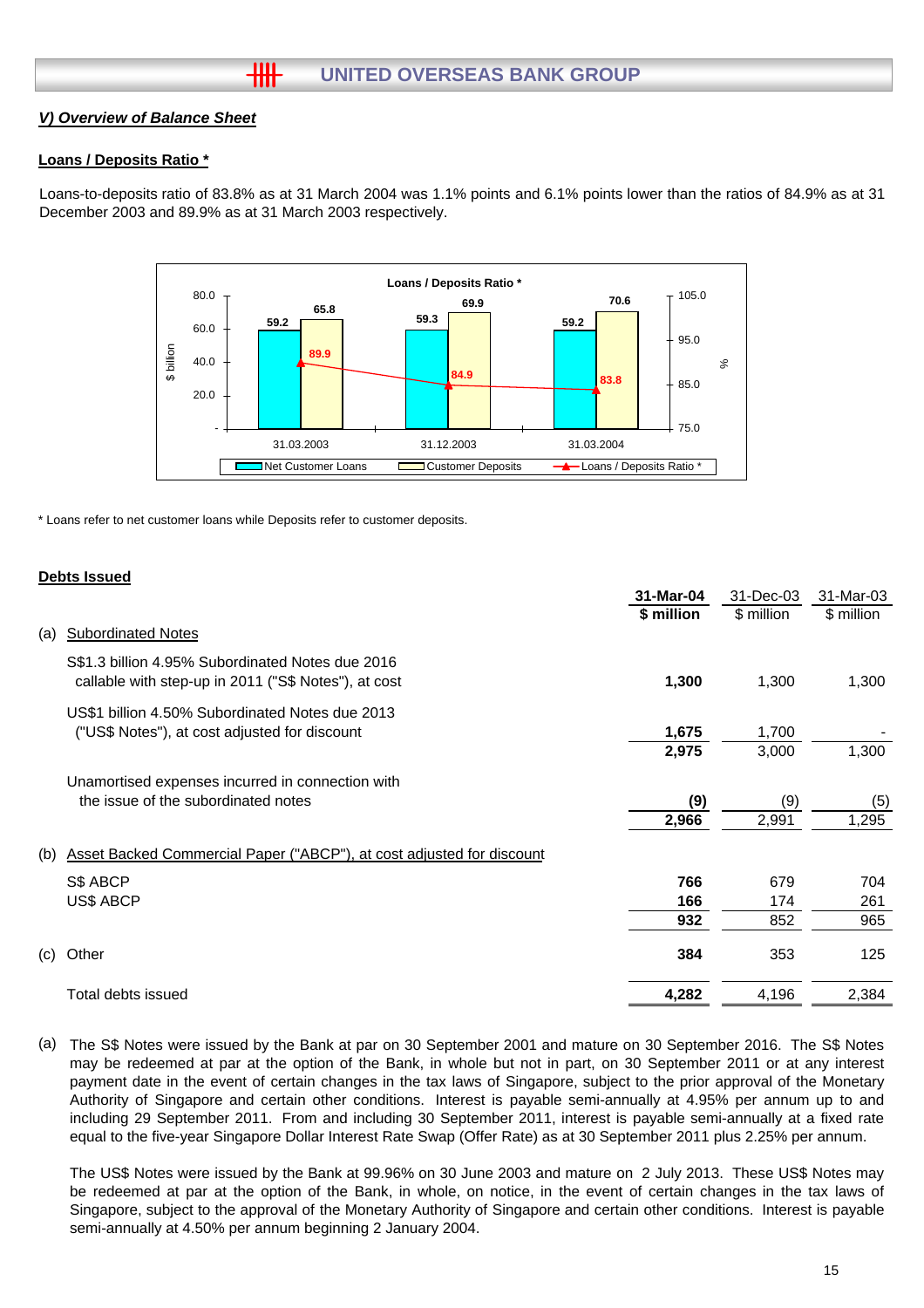### *V) Overview of Balance Sheet*

#### **Debts Issued (cont'd)**

The Bank has entered into interest rate swaps to manage the interest rate risk arising from the S\$ Notes and US\$ Notes.

The S\$ Notes and US\$ Notes are unsecured subordinated obligations of the Bank and have been approved by the Monetary Authority of Singapore as qualifying for Upper Tier II capital. They rank equally with all present and future Upper Tier II unsecured subordinated indebtedness of the Bank and rank senior to all ordinary and preference shares of the Bank. At the balance sheet date, all outstanding liabilities of the Bank rank senior to these Notes.

(b) The ABCP were issued in relation to a \$1 billion ABCP programme carried out by Archer 1 Limited, a special purpose entity ("SPE"). The ABCP have maturity of less than one year, and are secured by a first floating charge in favour of the trustee, Bermuda Trust (Singapore) Limited, on all assets of the SPE.

Interest rates of the S\$ ABCP and US\$ ABCP as at 31 March 2004 range from 1% to 1.25% (31 December 2003: 1.1% to 1.25%) per annum and 1.22% to 1.25% (31 December 2003: 1.2% to 1.25%) per annum respectively.

The holders of the ABCP are entitled to receive payment comprising both the principal and interest as contracted in the ABCP but only to the extent that there are available resources in the SPE to meet those payments. The holders of the ABCP have no recourse to the Group.

The SPE intends to issue new ABCP upon the maturity of outstanding ABCP for as long as the SPE intends to carry on its principal activity of investment holding.

(c) Other debts issued comprise equity linked notes, interest rate linked notes and credit linked notes.

#### **Shareholders' Funds**

Shareholders' funds as at 31 March 2004 were \$13,620 million, representing an increase of 2.5% and 5.6% over the \$13,282 million as at 31 December 2003 and the \$12,894 million as at 31 March 2003 respectively. The increase over both periods was mainly due to retained profits.

Unrealised revaluation surplus on properties and investment securities amounted to \$1,496 million as at 31 March 2004. The revaluation surplus was not incorporated into the financial statements.

|                                                   | 31-Mar-04  | 31-Dec-03  | 31-Mar-03  |
|---------------------------------------------------|------------|------------|------------|
|                                                   | \$ million | \$ million | \$ million |
| Shareholders' funds                               | 13,620     | 13,282     | 12,894     |
| Add: Revaluation surplus *                        | 1.496      | 1.464      | 1,188      |
| Shareholders' funds including revaluation surplus | 15,116     | 14.746     | 14,082     |
|                                                   |            |            |            |
| Net asset value (NAV) per share (\$)              | 8.67       | 8.45       | 8.20       |
| Revaluation surplus per share (\$)                | 0.95       | 0.93       | 0.76       |
| Revalued NAV per share (\$)                       | 9.62       | 9.38       | 8.96       |

\* Refers to revaluation surplus on properties and investment securities which was not incorporated into the financial statements.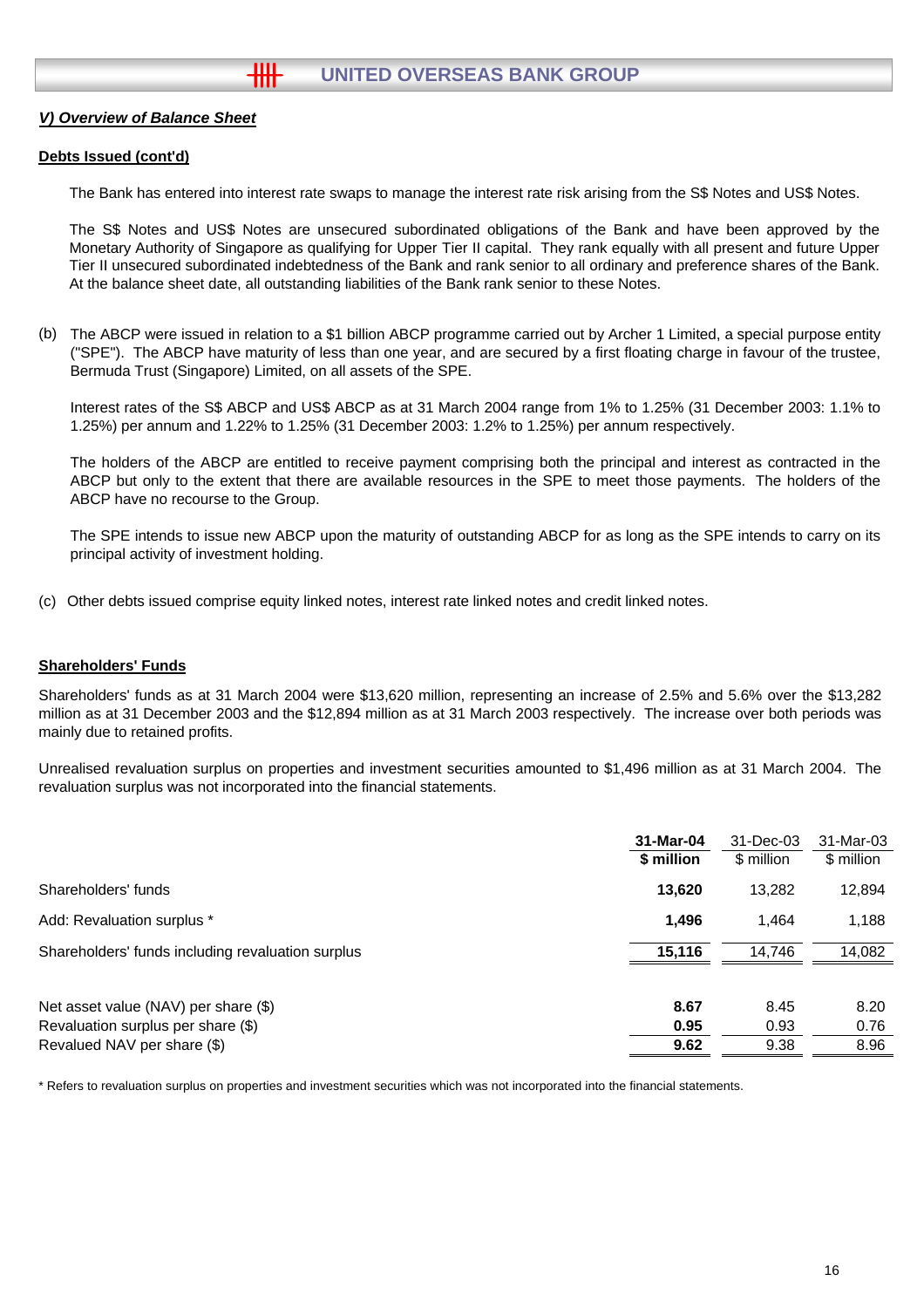## *VI) Capital Adequacy Ratio - BIS Basis*

The Group's capital management policy is to maintain a strong capital position to support its growth, both organically and through acquisitions.

As at 31 March 2004, the Group's Capital Adequacy Ratio ("CAR") of 18.4%, as computed under the Bank for International Settlements ("BIS") guidelines, was more than twice the minimum requirement of 8% set by BIS. Compared to the CAR of 18.2% as at 31 December 2003 and 15.4% as at 31 March 2003, it has increased 0.2% point and 3.0% points respectively. The increase of CAR over 31 March 2003 was mainly attributable to the issue of US\$1 billion 4.50% Subordinated Notes in June 2003.

|                                                        | 31-Mar-04  | 31-Dec-03  | 31-Mar-03  |
|--------------------------------------------------------|------------|------------|------------|
|                                                        | \$ million | \$ million | \$ million |
| <b>Capital</b>                                         |            |            |            |
| Tier 1 - Core capital                                  |            |            |            |
| Share capital                                          | 1,572      | 1,572      | 1,572      |
| <b>Disclosed reserves</b>                              | 11,877     | 11,542     | 11,219     |
| Minority interests                                     | 157        | 155        | 145        |
| <b>Deduction of Goodwill</b>                           | (3, 432)   | (3, 483)   | (3,634)    |
|                                                        | 10,174     | 9,786      | 9,302      |
| Tier 2 - Supplementary capital                         |            |            |            |
| Revaluation reserves on investments and properties (1) | 369        | 380        | 345        |
| General provisions <sup>(2)</sup>                      | 972        | 952        | 940        |
| Subordinated debts                                     | 2,966      | 2,991      | 1,295      |
|                                                        | 4,307      | 4,323      | 2,580      |
| Deductions against Capital <sup>(3)</sup>              | (207)      | (211)      | (323)      |
| <b>Total capital</b>                                   | 14,274     | 13,898     | 11,559     |
| Risk-weighted assets (including market risk)           | 77,765     | 76,163     | 75,165     |
| <b>Capital adequacy ratios</b>                         |            |            |            |
| Tier 1                                                 | 13.1%      | 12.8%      | 12.4%      |
| <b>Total capital</b>                                   | 18.4%      | 18.2%      | 15.4%      |

 $(1)$  After discount of 55% in accordance with BIS guidelines.

 $(2)$  Excluding specific and earmarked provisions.

<sup>(3)</sup> Including capital deductions for certain investments.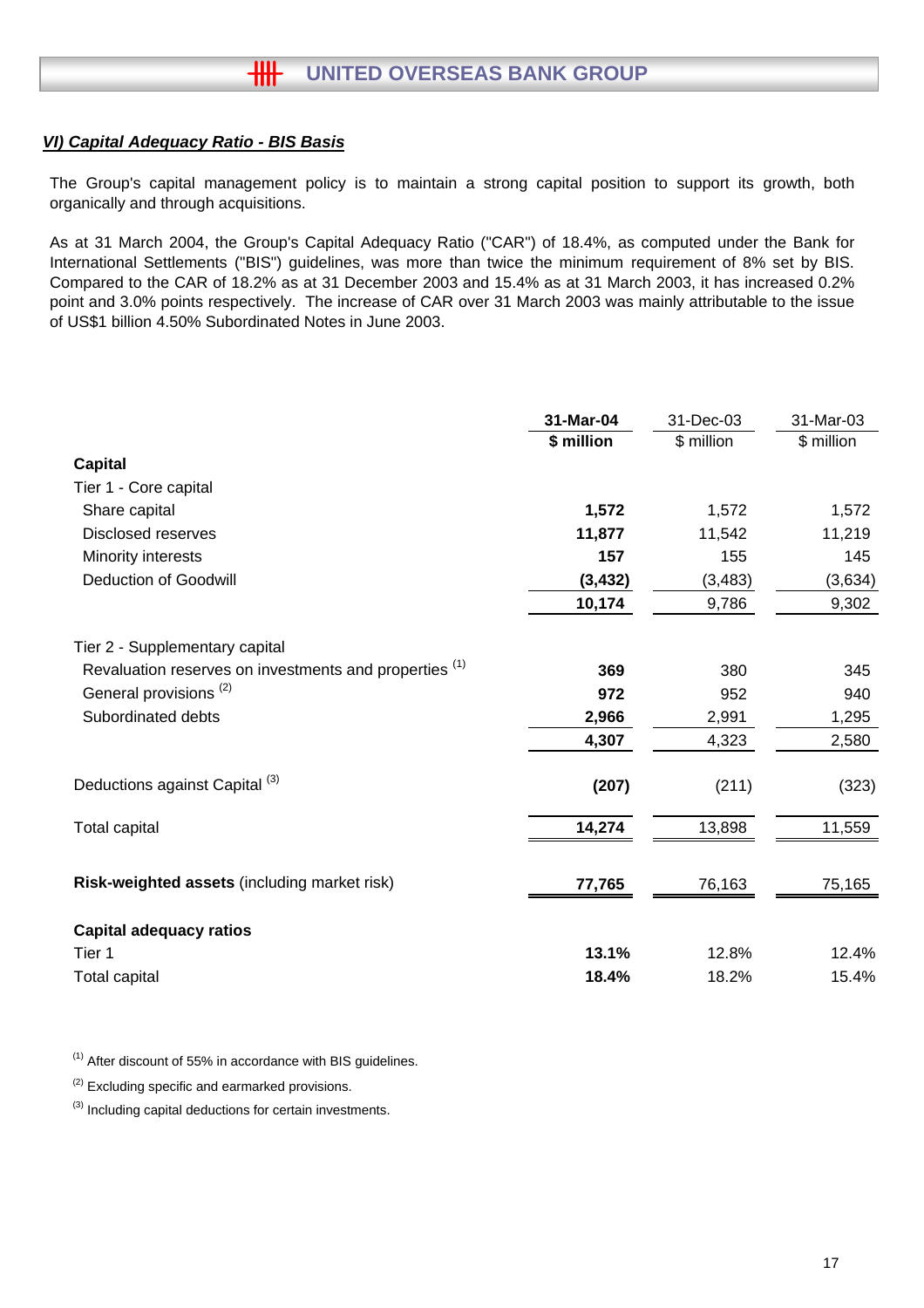# **HILLER OVERSEAS BANK GROUP**

# **UNAUDITED CONSOLIDATED BALANCE SHEET**

|                                                                                              | 31-Mar-04  | 31-Dec-03  | 31-Mar-03  |
|----------------------------------------------------------------------------------------------|------------|------------|------------|
|                                                                                              | \$ million | \$ million | \$ million |
| <b>Share Capital and Reserves</b>                                                            |            |            |            |
| Share capital                                                                                | 1,572      | 1,572      | 1,572      |
| Capital reserves                                                                             | 4,225      | 4,242      | 4,277      |
| Statutory reserves                                                                           | 2,860      | 2,860      | 2,758      |
| Revenue reserves                                                                             | 4,822      | 4,465      | 4,157      |
| Share of reserves of associates                                                              | 142        | 143        | 131        |
| <b>Total shareholders' funds</b>                                                             | 13,620     | 13,282     | 12,894     |
| <b>Minority interests</b>                                                                    | 157        | 155        | 145        |
| <b>Liabilities</b>                                                                           |            |            |            |
| Deposits of non-bank customers                                                               | 70,630     | 69,863     | 65,830     |
| Deposits and balances of banks and agents                                                    | 22,069     | 18,839     | 21,567     |
| <b>Total deposits</b>                                                                        | 92,698     | 88,702     | 87,398     |
| Bills and drafts payable                                                                     | 293        | 164        | 152        |
| Other liabilities                                                                            | 6,473      | 6,947      | 4,391      |
| Debts issued                                                                                 | 4,282      | 4,196      | 2,384      |
| <b>Total liabilities</b>                                                                     | 103,747    | 100,009    | 94,324     |
| <b>Total shareholders' funds and liabilities</b>                                             | 117,523    | 113,446    | 107,363    |
| <b>Assets</b>                                                                                |            |            |            |
| Cash, balances and placements with central banks                                             | 11,456     | 9,085      | 3,887      |
| Singapore Government treasury bills and securities                                           | 6,076      | 6,311      | 8,513      |
| Other government treasury bills and securities                                               | 1,690      | 1,352      | 1,640      |
| Dealing securities                                                                           | 586        | 525        | 451        |
| Placements and balances with banks and agents<br>Loans and advances including trade bills to | 20,933     | 20,072     | 19,604     |
| non-bank customers                                                                           | 59,214     | 59,297     | 59,193     |
| Other assets                                                                                 | 4,703      | 4,752      | 2,979      |
| Investment securities                                                                        | 6,288      | 5,423      | 4,442      |
| Investments in associates                                                                    | 1,400      | 1,397      | 1,271      |
| <b>Fixed assets</b>                                                                          | 1,761      | 1,768      | 1,767      |
| Goodwill                                                                                     | 3,416      | 3,466      | 3,616      |
| <b>Total assets</b>                                                                          | 117,523    | 113,446    | 107,363    |
| <b>Off-Balance Sheet Items</b>                                                               |            |            |            |
| <b>Contingent liabilities</b>                                                                | 8,567      | 8,729      | 8,746      |
| Derivative financial instruments                                                             | 206,758    | 183,840    | 153,046    |
| Commitments                                                                                  | 38,091     | 37,660     | 38,609     |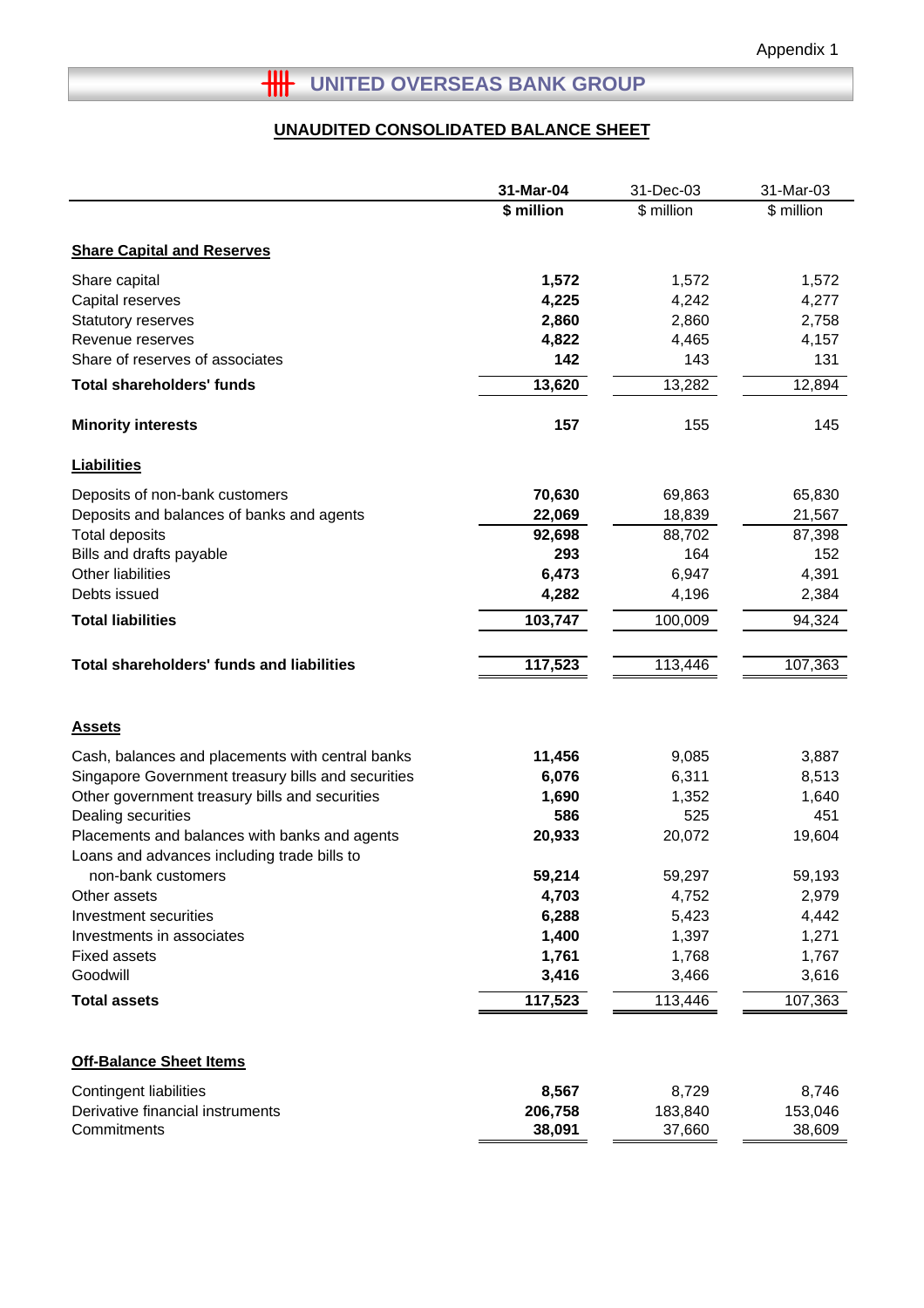# **UNAUDITED CONSOLIDATED STATEMENT OF CHANGES IN SHAREHOLDERS' EQUITY**

|                                                                                                               | <b>Share</b>   | Capital         | <b>Statutory</b> | Revenue         | Share of<br>Reserves of |              |
|---------------------------------------------------------------------------------------------------------------|----------------|-----------------|------------------|-----------------|-------------------------|--------------|
|                                                                                                               | <b>Capital</b> | <b>Reserves</b> | <b>Reserves</b>  | <b>Reserves</b> | <b>Associates</b>       | <b>Total</b> |
|                                                                                                               | \$ million     | \$ million      | \$ million       | \$ million      | \$ million              | \$ million   |
| <b>Balance at 1 January 2004</b>                                                                              | 1,572          | 4,242           | 2,860            | 4,465           | 143                     | 13,282       |
| Net profit attributable to members                                                                            |                |                 |                  | 357             |                         | 357          |
| Differences arising from currency<br>translation of financial statements<br>of foreign branches, subsidiaries |                |                 |                  |                 |                         |              |
| and associates                                                                                                |                | (18)            |                  |                 |                         | (18)         |
| Group's share of reserves of associates                                                                       |                |                 |                  |                 | (2)                     | (2)          |
| <b>Other adjustments</b>                                                                                      |                |                 |                  | (1)             | 1                       |              |
| Total recognised gains / (losses) for the<br>financial period                                                 |                | (18)            |                  | 357             | (1)                     | 337          |
| Net transfer from revenue reserves                                                                            |                | $\mathbf{0}^*$  |                  | $(0)^{\wedge}$  |                         |              |
| Issue of shares to option holders who<br>exercised their rights                                               | $\mathbf{0}^*$ | 1               |                  |                 |                         | 1            |
| Balance at 31 March 2004                                                                                      | 1,572          | 4,225           | 2,860            | 4,822           | 142                     | 13,620       |

| Balance at 1 January 2003                                                                                                       | 1,572 | 4,257 | 2,758 | 3,893 | 134 | 12,613       |
|---------------------------------------------------------------------------------------------------------------------------------|-------|-------|-------|-------|-----|--------------|
| Net profit attributable to members                                                                                              |       |       |       | 263   |     | 263          |
| Differences arising from currency<br>translation of financial statements<br>of foreign branches, subsidiaries<br>and associates |       | 21    |       |       |     | 21           |
| Group's share of reserves of associates                                                                                         |       |       |       |       | (3) | (3)          |
| Other adjustments                                                                                                               |       |       |       | $0^*$ |     | $0^{\prime}$ |
| Total recognised gains / (losses) for the<br>financial period                                                                   |       | 21    |       | 263   | (3) | 282          |
| Net transfer to revenue reserves                                                                                                |       | (1)   |       |       |     |              |
| Balance at 31 March 2003                                                                                                        | 1,572 | 4,277 | 2,758 | 4,157 | 131 | 12,894       |

\* Less than \$500,000.

^ Less than (\$500,000).